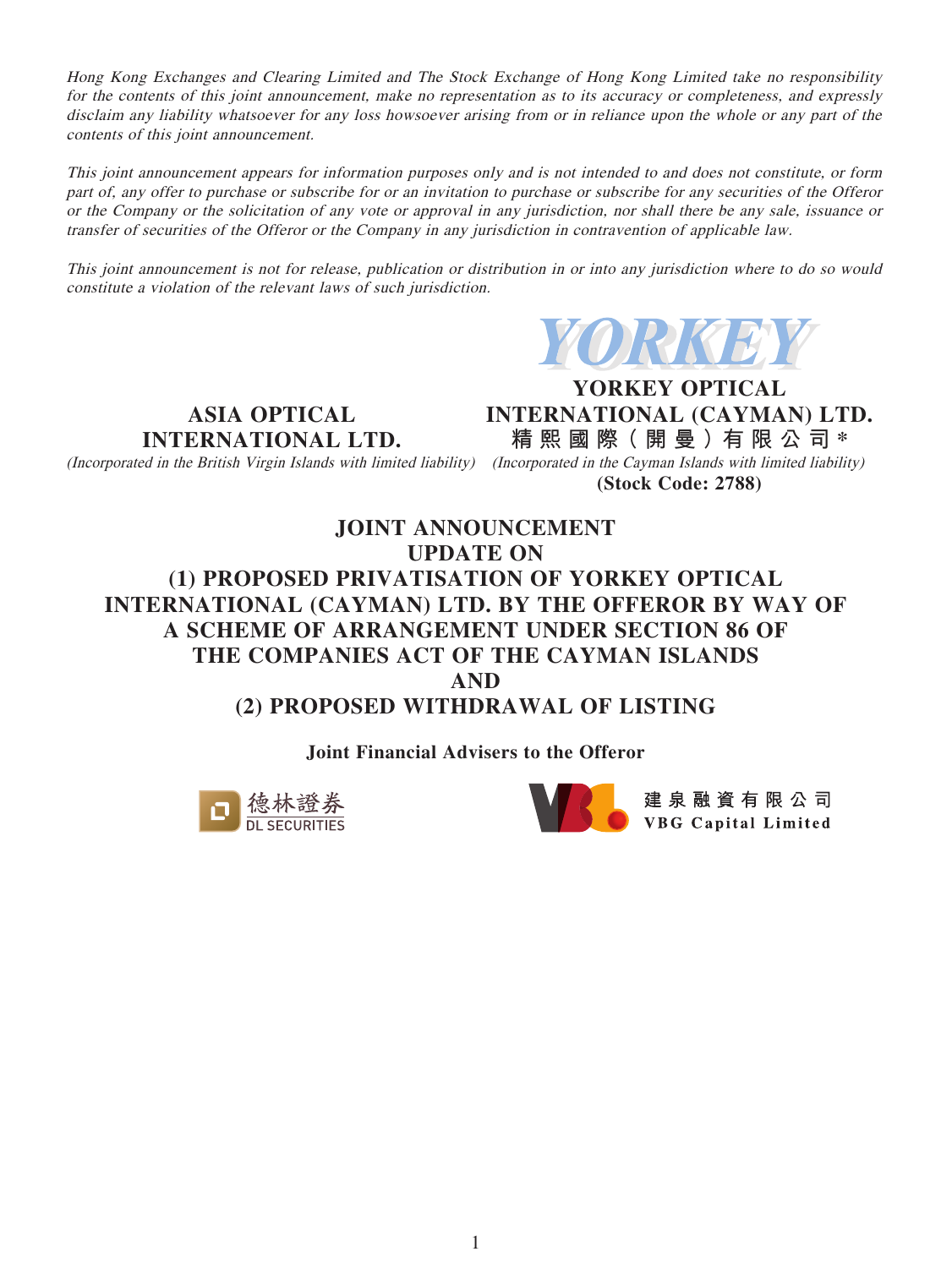Reference is made to the joint announcement of Asia Optical International Ltd. (the "**Offeror**") and Yorkey Optical International (Cayman) Ltd. (the "**Company**") dated 15 October 2021 (the "**Joint Announcement**") in relation to, among other things, the proposed privatisation of the Company by the Offeror by way of a scheme of arrangement under Section 86 of the Companies Act. Unless the context requires otherwise, capitalised terms used herein shall bear the same meanings as defined in the Joint Announcement.

The Company and the Offeror wish to update the Shareholders and potential investors of the Company on the progress relating to the Proposal.

# **PROPERTY VALUATION REPORT**

As shown in the unaudited consolidated financial statements of the Group for the six months ended 30 June 2021 as contained in the Company's interim report for the six months ended 30 June 2021 (the "**2021 Interim Report**"), a portion of the Group's assets consisted of property interests, which comprised two properties situated in Hong Kong and one property situated in the PRC (the "**Property Interests**"). The value of the Property Interests as stated in the 2021 Interim Report may or may not reflect the current market value of these Property Interests. A property valuation report was prepared by Jones Lang LaSalle Corporate Appraisal and Advisory Limited ("**Jones**  Lang LaSalle<sup>"</sup>), the independent property valuer appointed by the Company, pursuant to Rule 11 of the Takeovers Code providing an updated valuation of the Property Interests as at 31 October 2021, being a date not more than three months prior to the expected date of the Scheme Document (the "**Property Valuation Report**"). The full text of the Property Valuation Report is set out in the Appendix to this joint announcement. The Property Valuation Report will be reproduced in (or, if there are any further changes, may be updated and reissued in) the Scheme Document to be sent to the Shareholders.

Having reviewed (i) the qualification and the experience of the responsible staff of Jones Lang LaSalle in relation to the preparation of the Property Valuation Report, (ii) the track records of Jones Lang LaSalle on other property valuations for other companies listed on the Stock Exchange, and (iii) the terms of Jones Lang LaSalle's engagement, in particular its scope of work in relation to the valuation of the Property Interests, and having enquired into (a) the bases, methodology and assumptions adopted by Jones Lang LaSalle for the Property Valuation Report and (b) the absence of any past or current relationship between Jones Lang LaSalle and the Group, the Offeror, the Offeror Concert Parties or their respective directors, the Board is of the view that Jones Lang LaSalle is competent and independent in performing the property valuations and providing a reliable opinion in respect of the Property Interests.

Pursuant to Rule 11.5(c) of the Takeovers Code, Jones Lang LaSalle has given and has not withdrawn its written consent to the issue of this joint announcement with the inclusion of the Property Valuation Report and the references to its name and report in the form and context in which they respectively appear in this joint announcement.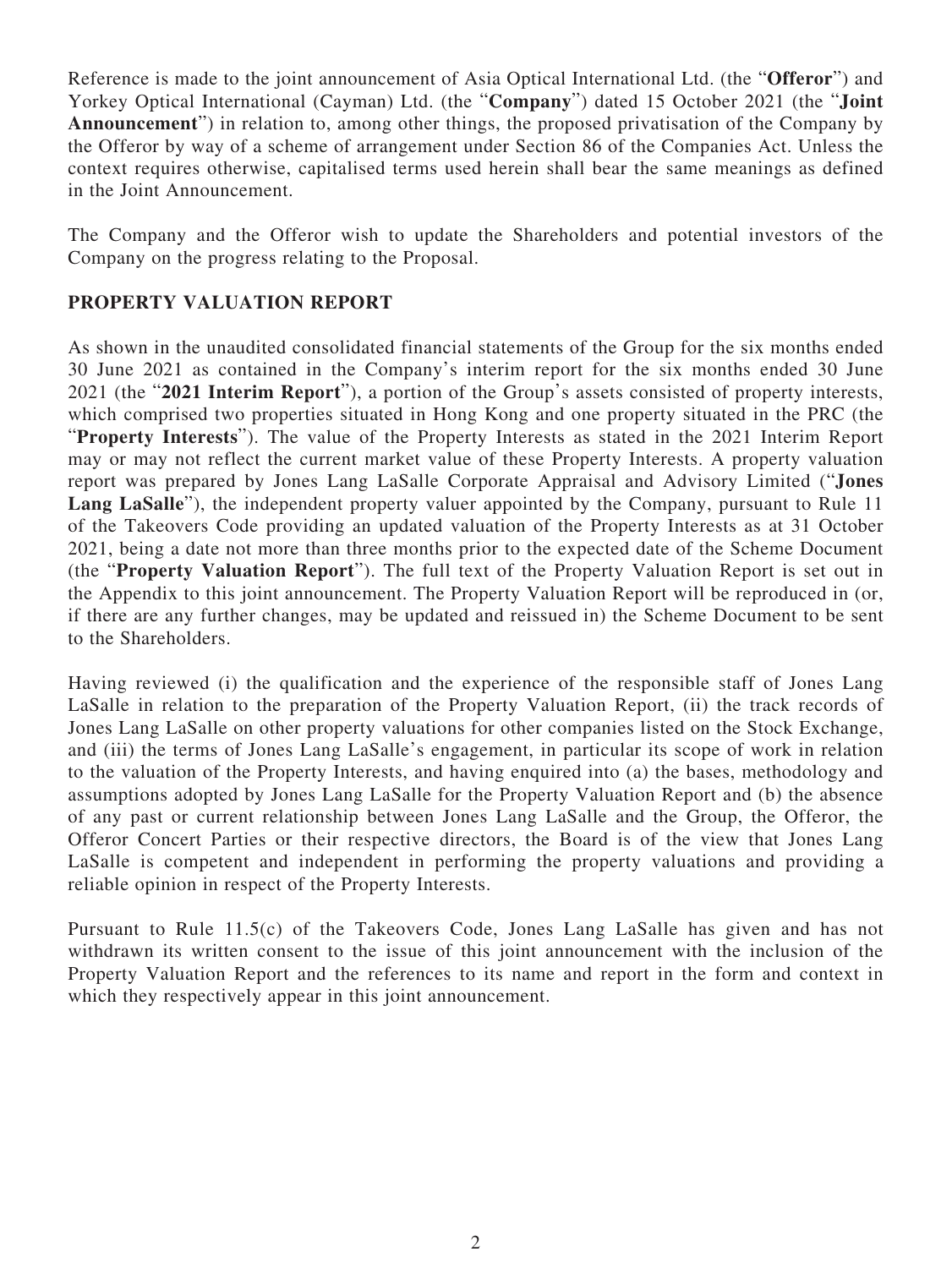### **UNAUDITED REASSESSED NET ASSET VALUE OF THE GROUP**

The unaudited reassessed net asset value ("**NAV**") of the Group per Share, calculated based on the unaudited NAV as at 30 June 2021 and reassessed with reference to, *inter alia*, the valuation of the Property Interests as at 31 October 2021 as set out in the Property Valuation Report (the "**Valuation**"), are set out in the table below:

**US\$'000**

| Unaudited NAV of the Group as at 30 June 2021 as set out        |         |
|-----------------------------------------------------------------|---------|
| in the 2021 Interim Report                                      | 84,803  |
| Adjustments:                                                    |         |
| - Revaluation surplus arising from the Valuation (Note 1)       | 17,724  |
| - Deferred tax on attributable revaluation surplus of           |         |
| property interests attributable to the Group (Note 2)           | (2,976) |
| - Cash utilised in the repurchase of 1,554,000 Shares from      |         |
| 11 August 2021 to 24 August 2021 ( <i>Note 3</i> )              | (101)   |
| Unaudited Reassessed NAV of the Group                           | 99,450  |
| Unaudited Reassessed NAV of the Group per Share (US\$) (Note 4) | 0.1218  |
| Unaudited Reassessed NAV of the Group per Share (HK\$) (Note 4) | 0.94    |
| Cancellation Price per Scheme Share (HK\$)                      | 0.88    |
| Discount to Cancellation Price per Scheme Share                 | $6.4\%$ |
|                                                                 |         |

Notes:

- 1. The revaluation surplus is calculated as the difference between the market valuation of the property interests attributable to the Group of US\$23,190,000 as at 31 October 2021 (which was based on the independent property valuation of the property interests attributable to the Group as at 31 October 2021 as set out in the Property Valuation Report) and unaudited book value of the property interests attributable to the Group of US\$5,466,000 as at 30 June 2021.
- 2. It represented the estimated deferred tax on the land appreciation tax with progressive applicable tax rates applied to the property interests attributable to the Group located in the PRC and the estimated deferred tax on the temporary differences between the market values of the property interests attributable to the Group located in the PRC and the corresponding tax base used in computation of taxable profit net of the land appreciation tax. No deferred tax is provided for in respect of the property interests attributable to the Group located in Hong Kong as no potential tax liability would arise on the direct disposal of these property interests located in Hong Kong.
- 3. Represents the amount of cash utilised in the repurchase of 1,554,000 Shares from 11 August 2021 to 24 August 2021 of US\$101,000.
- 4. Based on 816,346,000 Shares in issue as at the date of this joint announcement and an exchange rate of US\$1.00  $=$  HK\$7.75.

The Board would like to remind Shareholders and potential investors of the Company that (i) the above unaudited reassessed NAV of the Group per Share is calculated based on the unaudited NAV of the Group as at 30 June 2021 as set out in the 2021 Interim Report, which have not been audited by the auditor of the Company, and (ii) if there are any further changes, the Property Valuation Report may be updated and re-issued in the Scheme Document to be sent to the Shareholders.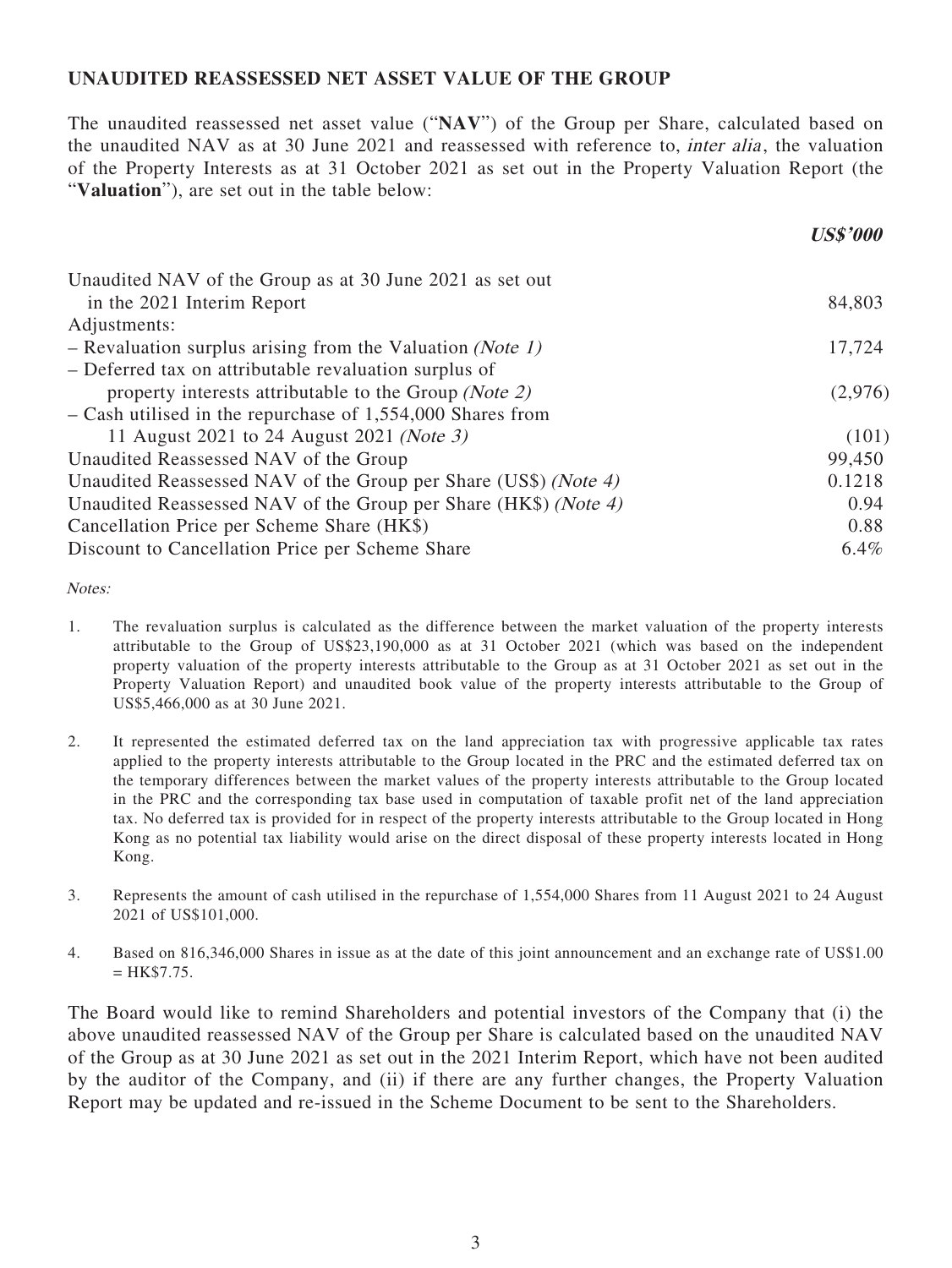Further announcement(s) will be made by the Offeror and the Company in accordance with the Listing Rules and the Takeovers Code (as the case may be) on the status and progress in connection with the Proposal and the Scheme and the despatch of the Scheme Document as and when appropriate.

#### **WARNINGS:**

**Shareholders and potential investors of the Company should be aware that the implementation of the Proposal is subject to the Conditions being fulfilled or waived (as applicable) and thus the Proposal may or may not be implemented and the Scheme may or may not become effective. Shareholders and potential investors of the Company should therefore exercise caution when dealing in the securities of the Company. Persons who are in doubt as to the action they should take should consult their stockbroker, bank manager, solicitor or other professional advisers.**

By order of the board of By order of the board of **Asia Optical International Ltd. Yorkey Optical International (Cayman) Ltd. Asano Yuzo Kurihara Toshihiko** Director Executive Director and Chief Executive Officer

Hong Kong, 15 December 2021

As at the date of this joint announcement, the directors of the Offeror are Mr. Lai I-Jen and Mr. Asano Yuzo, and the directors of AOCI are Mr. Lai I-Jen, Ms. Wu Shu-Ping, Mr. Lin Tai-Lan, Mr. Lin Yu-Liang, Mr. Lu Hui-Ming, Mr. Chung Teng-Ko, and Mr. Jan Chyan-Long.

The directors of the Offeror and the directors of AOCI jointly and severally accept full responsibility for the accuracy of the information contained in this joint announcement (other than that relating to the Group) and confirm, having made all reasonable inquiries, that to the best of their knowledge, opinions expressed in this joint announcement (other than those expressed by the Directors in their capacity as Directors) have been arrived at after due and careful consideration and there are no other facts not contained in this joint announcement, the omission of which would make any statement in this joint announcement misleading.

As at the date of this joint announcement, the Board comprises two executive Directors, namely, Mr. Lai I-Jen and Mr. Kurihara Toshihiko; one non-executive Director, namely, Ms. Wu Shu-Ping, and four independent non-executive Directors, namely, Mr. Lin Meng-Tsung, Mr. Liu Wei-Li, Mr. Lin Yi-Min and Mr. Li Ho Man.

The Directors jointly and severally accept full responsibility for the accuracy of the information contained in this joint announcement (other than that relating to the Offeror and the Offeror Concert Parties) and confirm, having made all reasonable inquiries, that to the best of their knowledge, opinions expressed in this joint announcement (other than those expressed by the Offeror in their capacity as directors of the Offeror) have been arrived at after due and careful consideration and there are no other facts not contained in this joint announcement, the omission of which would make any statement in this joint announcement misleading.

\* For identification purposes only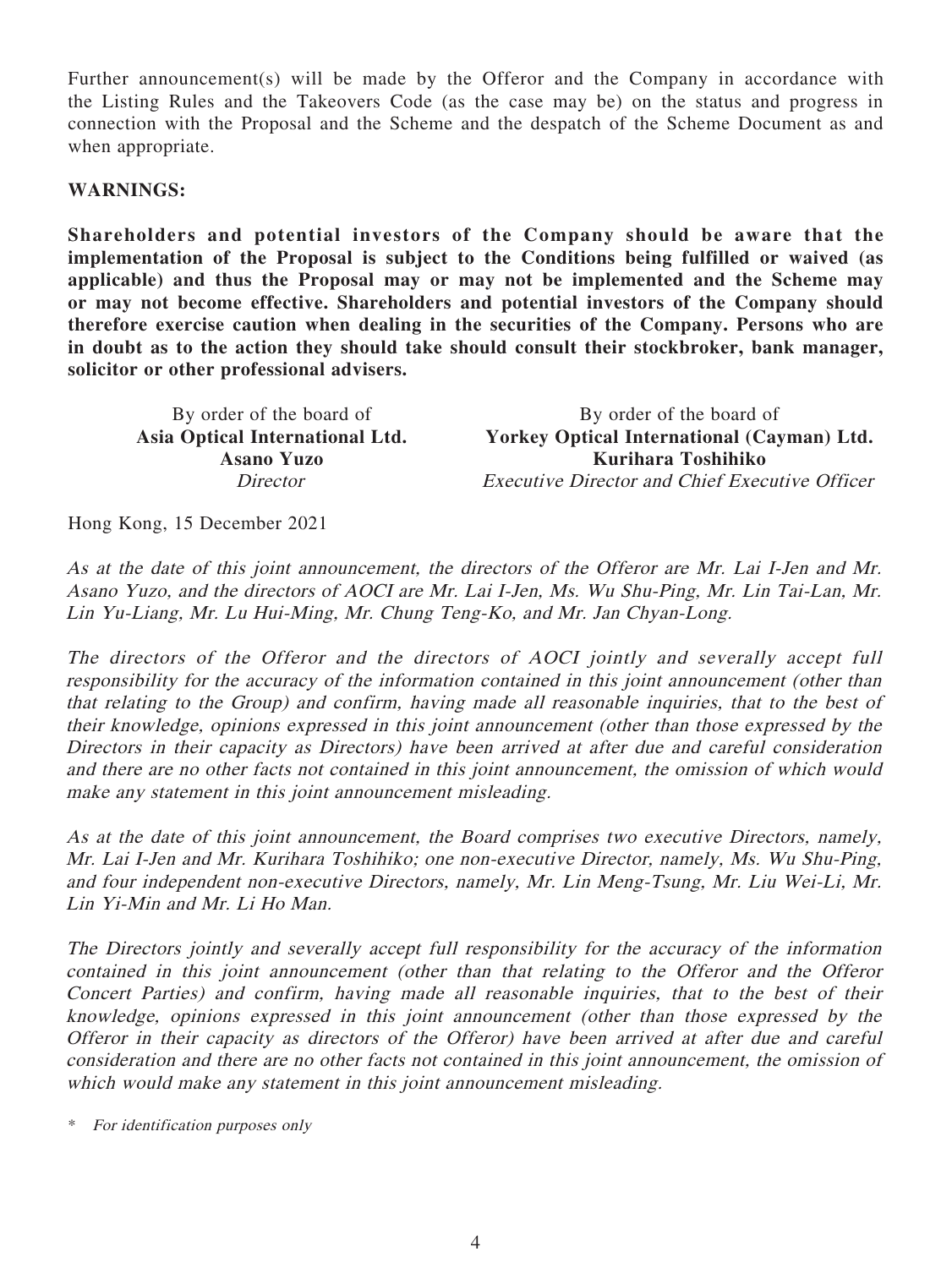## **APPENDIX – PROPERTY VALUATION REPORT**



**Jones Lang LaSalle Corporate Appraisal and Advisory Limited** 7/F One Taikoo Place 979 King's Road Hong Kong tel +852 2846 5000 fax +852 2169 6001 Licence No.: C-030171

15 December 2021

The Board of Directors **Yorkey Optical International (Cayman) Ltd.** Workshops 1-2, 6th Floor Block A, Goldfield Industrial Centre 1 Sui Wo Road Shatin New Territories Hong Kong

Dear Sirs,

In accordance with your instructions to value the property interests held by Yorkey Optical International (Cayman) Ltd. (the "**Company**") and its subsidiaries (hereinafter together referred to as the "**Group**") in Hong Kong and the People's Republic of China (the "**PRC**", excluding, for the purpose of this document only, Hong Kong, Macau and Taiwan), we confirm that we have carried out inspections, made relevant enquiries and searches and obtained such further information as we consider necessary for the purpose of providing you with our opinion of the market values of the property interests as at 31 October 2021 (the "**valuation date**") for disclosure purpose.

Our valuation is carried out on a market value basis. Market value is defined as "the estimated amount for which an asset or liability should exchange on the valuation date between a willing buyer and a willing seller in an arm's-length transaction, after proper marketing and where the parties had each acted knowledgeably, prudently and without compulsion".

Due to the nature of the completed buildings of property no. 1 in Part A in the PRC that are purpose-built for the specific production need of the Company, there are no relevant market sales comparables readily available, the property interest has been valued by the cost approach with reference to their depreciated replacement cost.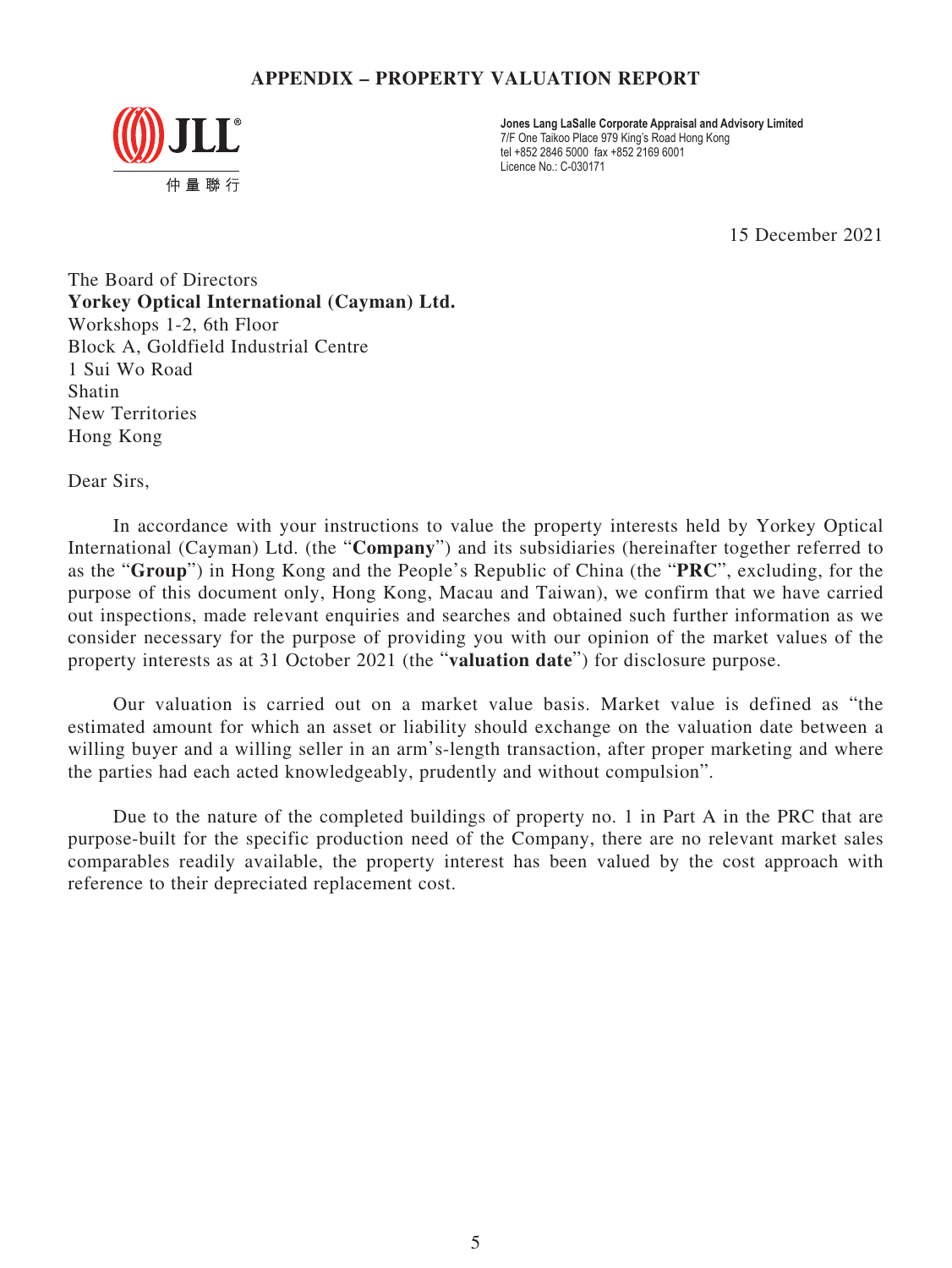Depreciated replacement cost is defined as "the current cost of replacing an asset with its modern equivalent asset less deductions for physical deterioration and all relevant forms of obsolescence and optimization." It is based on an estimate of the market value for the existing use of the land, plus the current cost of replacement (reproduction) of the improvements, less deductions for physical deterioration and all relevant forms of obsolescence and optimization. In arriving at the value of land portion, reference has been made to the sales evidence as available in the locality. The depreciated replacement cost of the property interest is subject to adequate potential profitability of the concerned business. In our valuation, it applies to the whole of the complex or development as a unique interest, and no piecemeal transaction of the complex or development is assumed.

We have valued the property interests of property nos. 2 and 3 in Part B in Hong Kong by the comparison approach assuming sale of the property interests in its existing state subject to tenancies and by making reference to comparable sales transactions as available in the relevant market.

Our valuation has been made on the assumption that the seller sells the property interests in the market without the benefit of a deferred term contract, leaseback, joint venture, management agreement or any similar arrangement, which could serve to affect the values of the property interests.

No allowance has been made in our report for any charge, mortgage or amount owing on any of the property interests valued nor for any expense or taxation which may be incurred in effecting a sale. Unless otherwise stated, it is assumed that the properties are free from encumbrances, restrictions and outgoings of an onerous nature, which could affect their values.

In valuing the property interests, we have complied with all requirements contained in Chapter 5 and Practice Note 12 of the Rules Governing the Listing of Securities issued by The Stock Exchange of Hong Kong Limited; Rule 11 of the Code on Takeovers and Mergers and Share Buy-Backs issued by Securities and Futures Commission; the RICS Valuation – Global Standards published by the Royal Institution of Chartered Surveyors; the HKIS Valuation Standards published by the Hong Kong Institute of Surveyors, and the International Valuation Standards published by the International Valuation Standards Council.

We have relied to a very considerable extent on the information given by the Group and have accepted advice given to us on such matters as tenure, planning approvals, statutory notices, easements, particulars of occupancy, lettings, and all other relevant matters.

We have been shown copies of title documents including State-owned Land Use Rights Certificate, Real Estate Title Certificates and other official plans relating to the property interest in the PRC and have made relevant enquiries. Where possible, we have examined the original documents to verify the existing title to the property in the PRC and any material encumbrance that might be attached to the property or any tenancy amendment. We have relied considerably on the advice given by the Group's PRC Legal Adviser – Jingtian & Gongcheng, concerning the validity of the property in the PRC.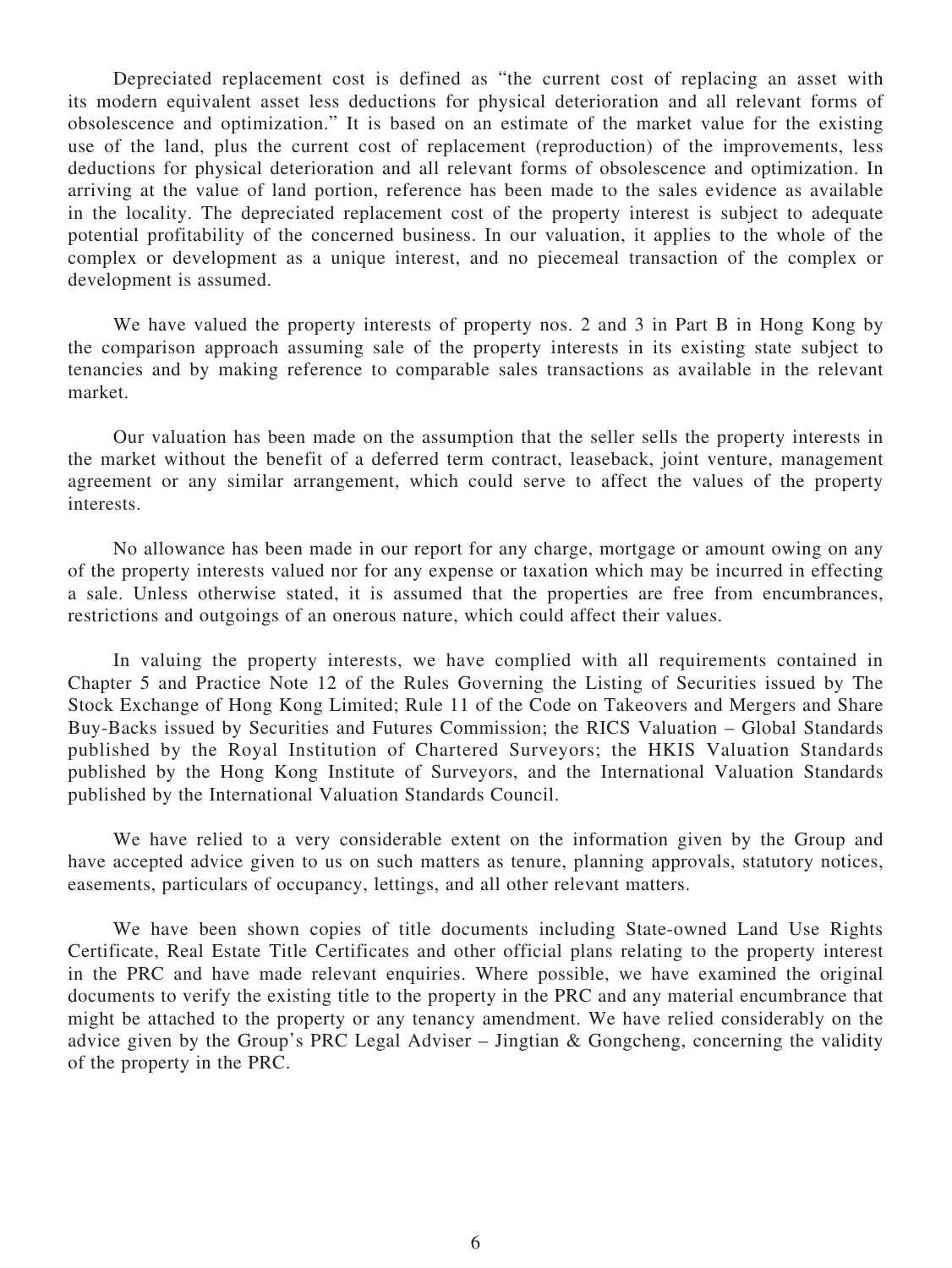For the properties in Hong Kong, we have been shown tenancy information of properties and we have obtained relevant information from the Land Registry, the Buildings Department, and relevant government departments and have made relevant enquiries.

We have not carried out detailed measurements to verify the correctness of the areas in respect of the properties but have assumed that the areas shown on the title documents and official site plans handed to us are correct. All documents and contracts have been used as reference only and all dimensions, measurements and areas are approximations. No on-site measurement has been taken.

We have inspected the exterior and, where possible, the interior of the properties. However, we have not carried out investigation to determine the suitability of the ground conditions and services for any development thereon. Our valuation has been prepared on the assumption that these aspects are satisfactory. Moreover, no structural survey has been made, but in the course of our inspection, we did not note any serious defect. We are not, however, able to report whether the properties are free of rot, infestation or any other structural defect. No tests were carried out on any of the services.

Inspection of the properties was carried out in October 2021 by Mr. Samuel Feng, Ms. Cheryl Mak and Mr. Albert Mak. Mr. Samuel Feng has more than three years' experience in the valuation of properties in the PRC and holds a master degree of Engineering Management from the University of Melbourne. Ms. Cheryl Mak is a probationer of the RICS and has more than one year's experience in the valuation of properties in Hong Kong and the PRC. Mr. Albert Mak has one year's experience in the valuation of properties in Hong Kong and the PRC and holds a master degree of Real Estate from the University of Reading.

We have had no reason to doubt the truth and accuracy of the information provided to us by the Group. We have also sought confirmation from the Group that no material factors have been omitted from the information supplied. We consider that we have been provided with sufficient information to arrive an informed view, and we have no reason to suspect that any material information has been withheld.

Unless otherwise stated, all monetary figures stated in this report are in United States Dollar (USD) in respect of all the properties.

We are instructed to provide our opinion of values as per the valuation date only. It is based on economic, market and other conditions as they exist on, and information made available to us as of, the valuation date. In particular, the outbreak of the Novel Coronavirus (COVID-19) since declared Global Pandemic on 11 March 2020 has caused much disruption to economic activities around the world. As of the report date, China's economy has recovered and most business activities have been back to normal. We also note that market activity and market sentiment in these particular market sectors remain stable. However, we remain cautious due to uncertainty for the pace of global economic recovery in the midst of the outbreak which may have future impact on the real estate market. Therefore, we recommend that you keep the valuation of these properties under frequent review.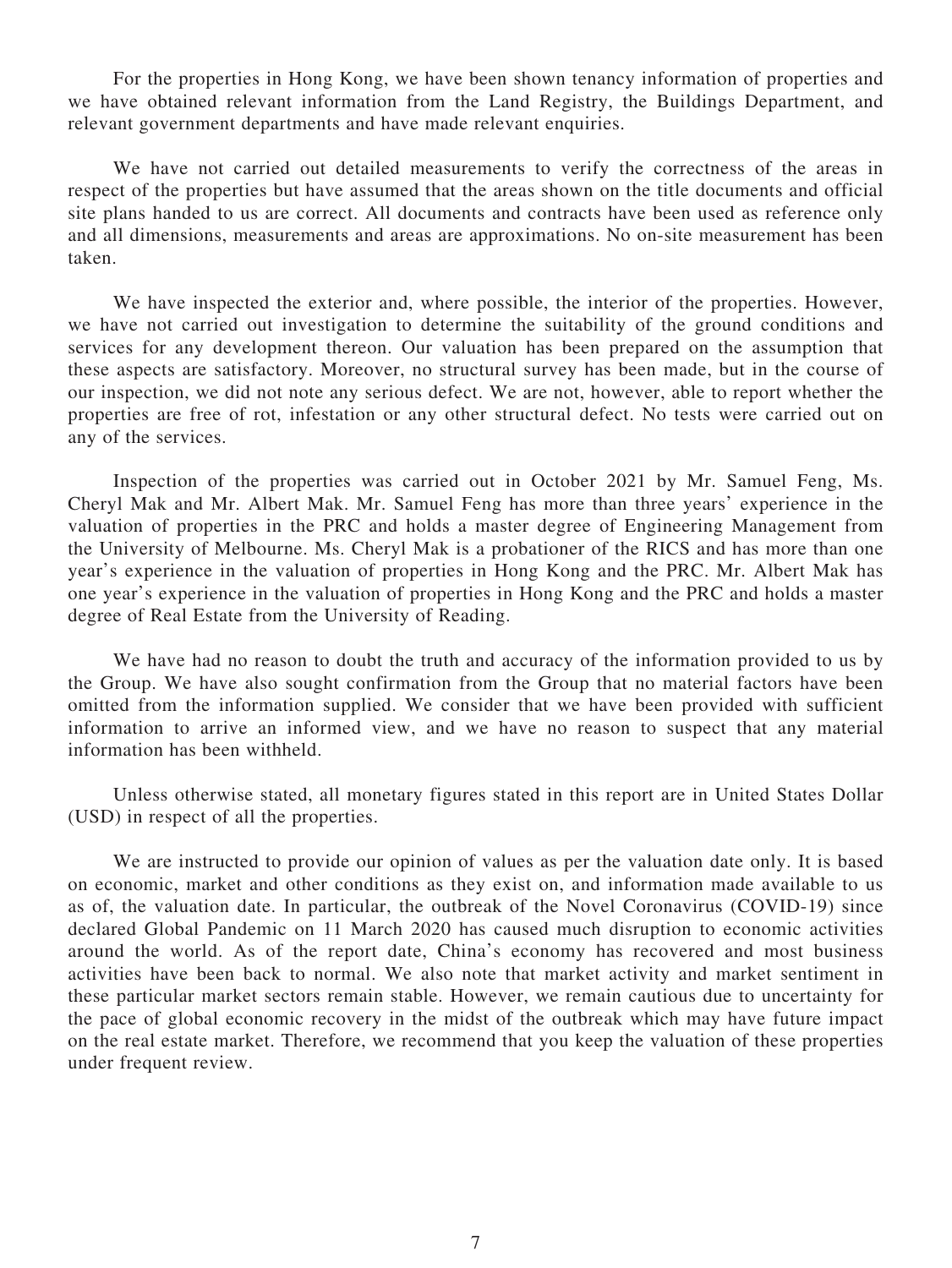The potential tax liabilities would arise if the properties specified in this report were to be sold. The tax liabilities mainly comprise the following:

For the PRC property: Value added tax  $(5\%$  for properties acquired on or before 30 April 2016), land appreciation tax (30% to 60% of appreciated amount), income tax (25% of the capital gains after deducting the potential tax fee in effecting the sales), and stamp duty (0.05% of the consideration).

For Hong Kong properties: Profit tax at 16.5% on gain (nil if the gain is capital in nature) and stamp duty at progressive rates up to 4.25% (rates at Scale 2) on the consideration (of which both the seller and the buyer are jointly and severally liable).

As advised by the Company, they have no intention to sell the properties as those properties are mainly occupied for production or leasing. Therefore, the possibility of incurrence of such tax liabilities is very remote.

Our summary of values and valuation certificates are attached below for your attention.

Yours faithfully, For and on behalf of **Jones Lang LaSalle Corporate Appraisal and Advisory Limited Eddie T. W. Yiu** MRICS MHKIS RPS (GP) Senior Director

Notes: Eddie T. W. Yiu is a Chartered Surveyor who has 27 years' experience in the valuation of properties in Hong Kong and the PRC as well as relevant experience in the Asia-Pacific region.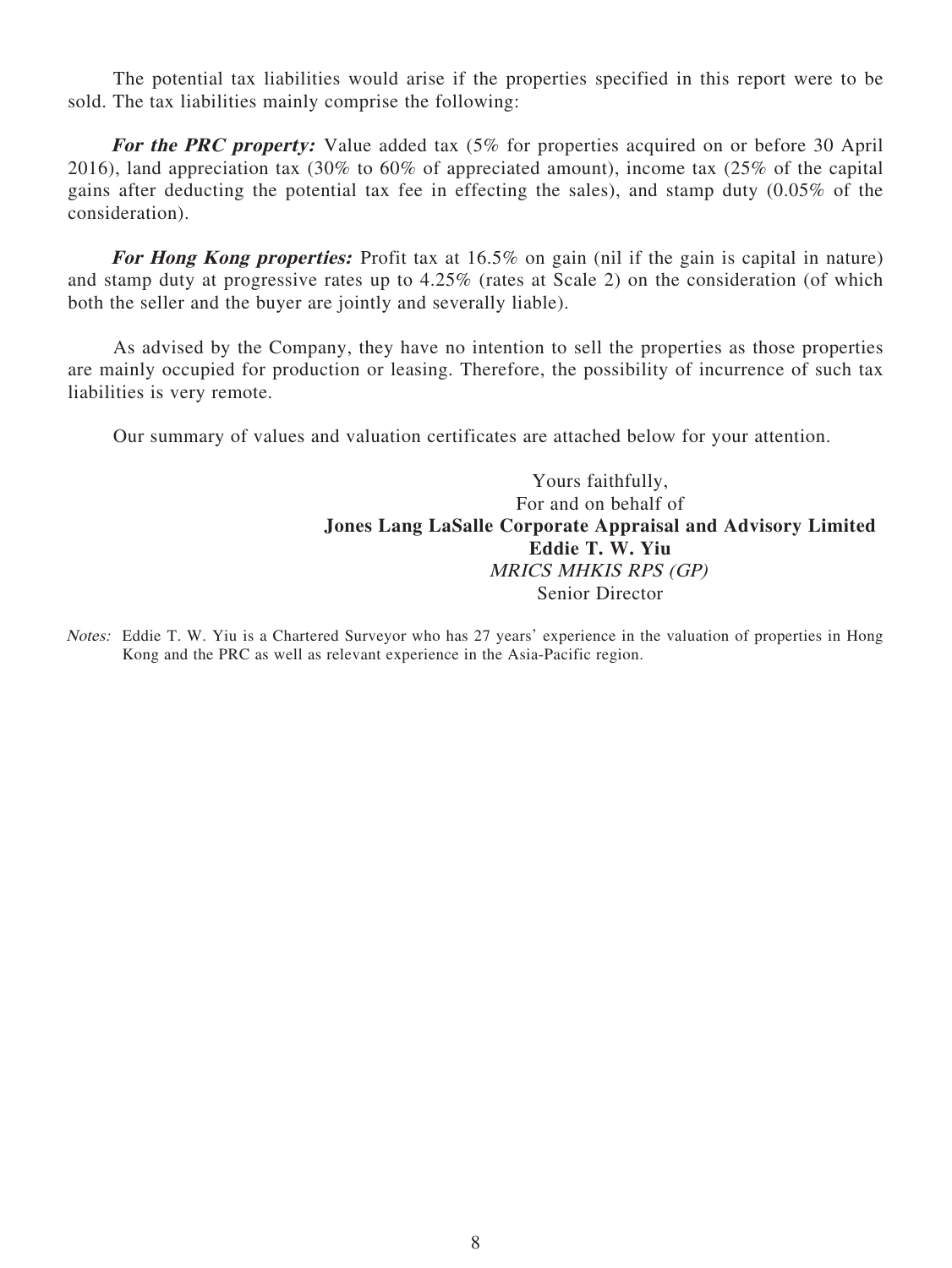#### **SUMMARY OF VALUES**

# **Part A: Property held by the Group in the PRC**

| No. | <b>Property</b>                                                 | Market value in<br>existing state as at<br>the valuation date<br><i>USD</i> | <b>Interest</b><br>attributable<br>to the<br>Group | The market value<br>attributable to<br>the Group as at<br>the valuation date<br><b>USD</b> |
|-----|-----------------------------------------------------------------|-----------------------------------------------------------------------------|----------------------------------------------------|--------------------------------------------------------------------------------------------|
| 1.  | An industrial complex located<br>at the northern side of        | 12,600,000                                                                  | $100\%$                                            | 12,600,000                                                                                 |
|     | Dezheng Middle Road                                             | (Equivalent to                                                              |                                                    | (Equivalent to                                                                             |
|     | Chang'an Town<br>Dongguan City<br>Guangdong Province<br>The PRC | RMB80,500,000)                                                              |                                                    | RMB80,500,000)                                                                             |
|     | Sub-total:                                                      | 12,600,000                                                                  |                                                    | 12,600,000                                                                                 |

Note: The exchange rate adopted in our valuation is USD1 = RMB6.3907 and USD1 = HKD7.7784 which was the middle rate published by the Bank of China as at the valuation date.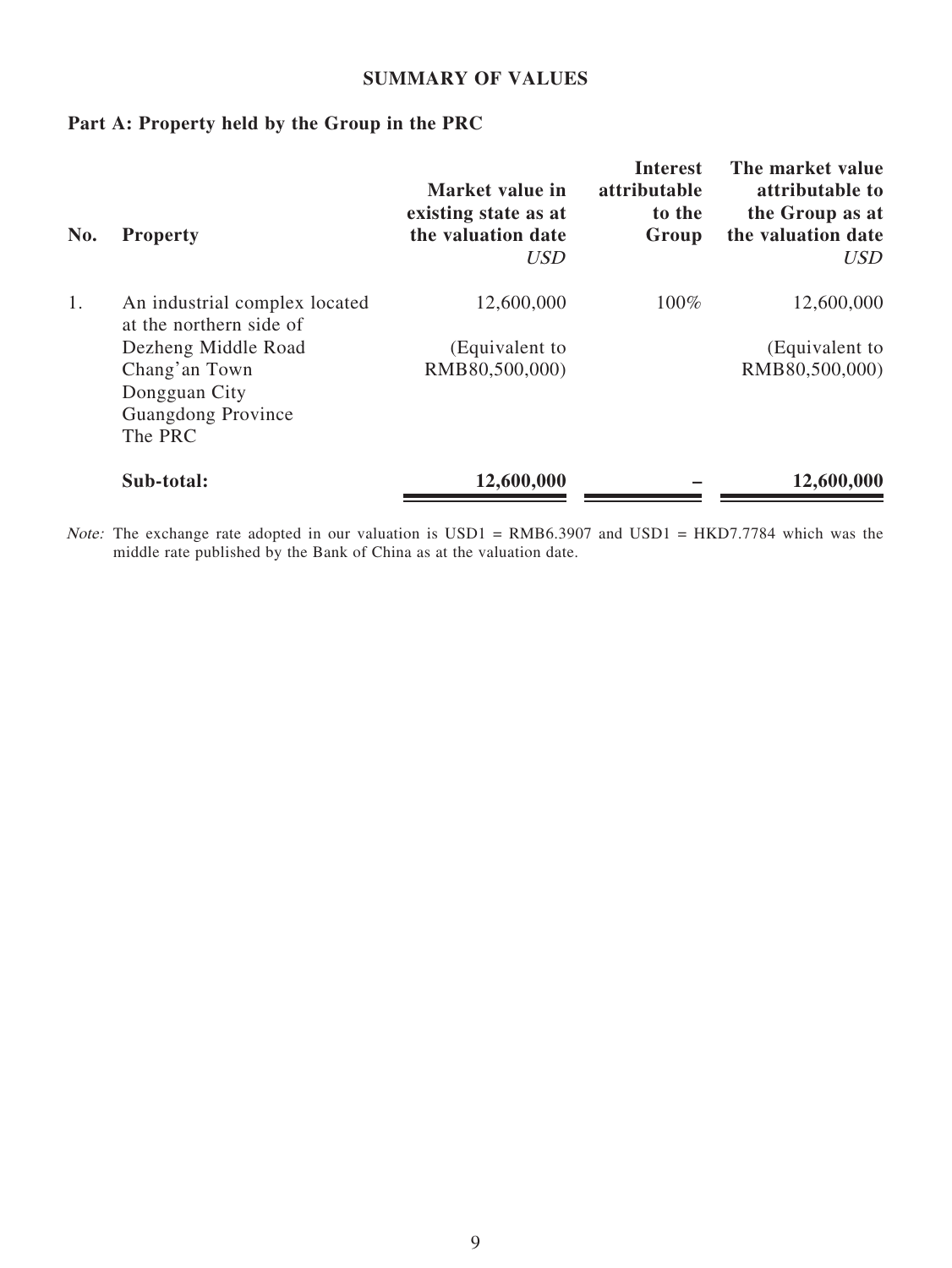# **Part B: Properties held by the Group in Hong Kong**

| No. | <b>Property</b>                                                                                                                                            | Market value in<br>existing state as at<br>the valuation date<br><b>USD</b> | <b>Interest</b><br>attributable<br>to the<br>Group | The market value<br>attributable to<br>the Group as at<br>the valuation date<br><b>USD</b> |
|-----|------------------------------------------------------------------------------------------------------------------------------------------------------------|-----------------------------------------------------------------------------|----------------------------------------------------|--------------------------------------------------------------------------------------------|
| 2.  | Workshops $1,2,3$ and 4<br>with lavatories on                                                                                                              | 3,480,000                                                                   | 100%                                               | 3,480,000                                                                                  |
|     | 6/F of Block A and<br>Car Park No. C17 and L2 on 2/F<br>Goldfield Industrial Centre<br>No. 1 Sui Wo Road<br>Sha Tin<br><b>New Territories</b><br>Hong Kong | (Equivalent to<br>HKD27,100,000)                                            |                                                    | (Equivalent to<br>HKD27,100,000)                                                           |
| 3.  | Unit 1-9 on $26/F$ and<br>flat roof above 26/F<br><b>CRE</b> Centre                                                                                        | 7,110,000<br>(Equivalent to                                                 | 100%                                               | 7,110,000<br>(Equivalent to                                                                |
|     | 889 Cheung<br>Sha Wan Road<br>Kowloon<br>Hong Kong                                                                                                         | HKD55,300,000)                                                              |                                                    | HKD55,300,000)                                                                             |
|     | Sub-total:                                                                                                                                                 | 10,590,000                                                                  |                                                    | 10,590,000                                                                                 |
|     | <b>Grand-total:</b>                                                                                                                                        | 23,190,000                                                                  |                                                    | 23,190,000                                                                                 |

Note: The exchange rate adopted in our valuation is USD1 = RMB6.3907 and USD1 = HKD7.7784 which was the middle rate published by the Bank of China as at the valuation date.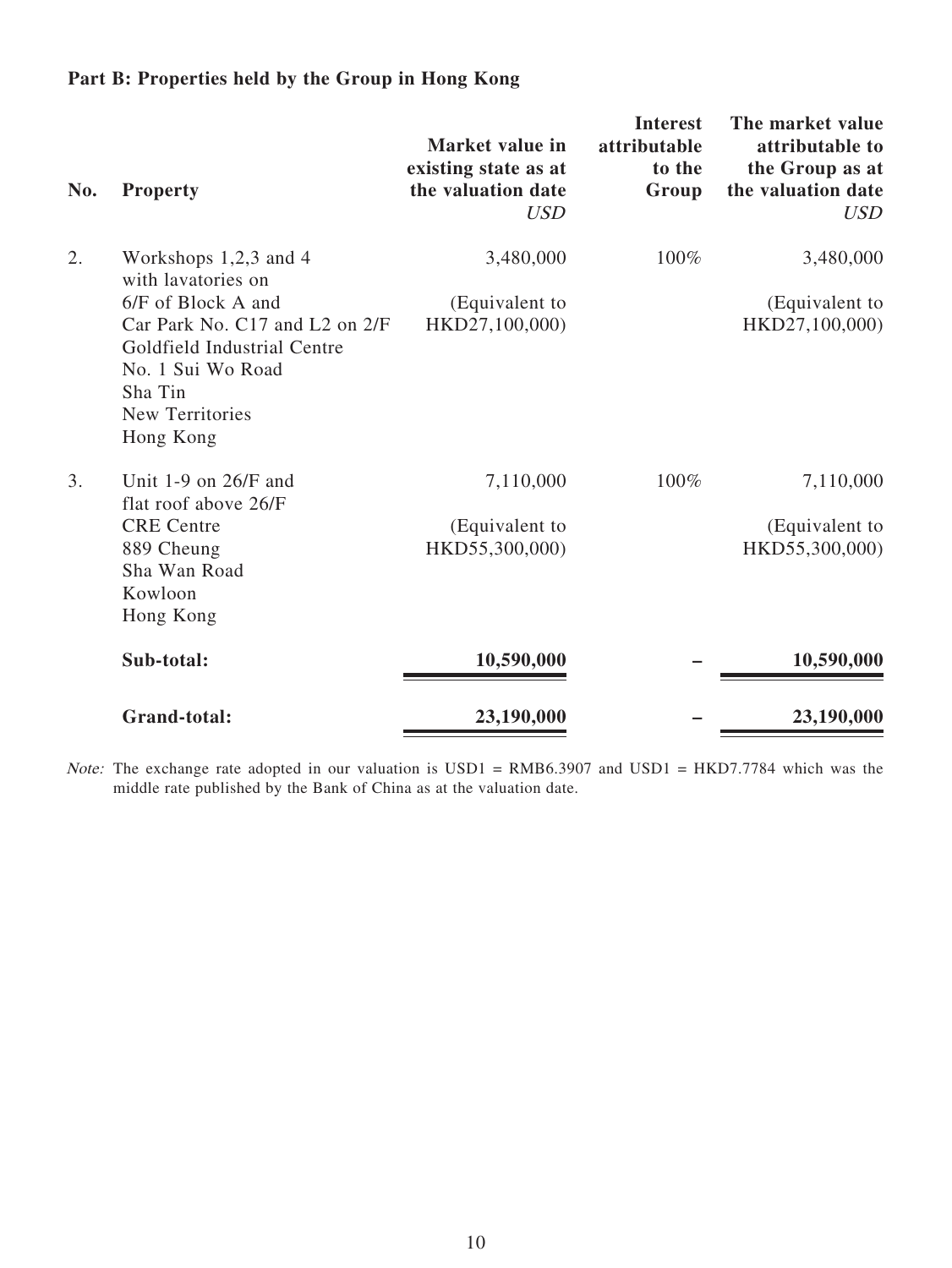## **VALUATION CERTIFICATE**

#### **Part A: Property held by the Group in the PRC**

| No. | <b>Property</b>                                                                        | <b>Description and tenure</b>                                                                                                                                                        |                                       | <b>Particulars of</b><br>occupancy                                                                                             | Market value in<br>existing state as at<br>31 October 2021<br><i>USD</i> |
|-----|----------------------------------------------------------------------------------------|--------------------------------------------------------------------------------------------------------------------------------------------------------------------------------------|---------------------------------------|--------------------------------------------------------------------------------------------------------------------------------|--------------------------------------------------------------------------|
| 1.  | An industrial complex located<br>at the northern side of                               | The property comprises<br>a parcel of land with a                                                                                                                                    |                                       | As at the valuation<br>date, portions of                                                                                       | 12,600,000                                                               |
|     | Dezheng Middle Road<br>Chang'an Town<br>Dongguan City<br>Guangdong Province<br>The PRC | site area of approximately<br>16,647.20 sq.m. and 2<br>factory buildings, a<br>dormitory building and a<br>canteen erected thereon<br>which were completed<br>between 1996 and 1998. |                                       | the property were<br>rented to a<br>connected<br>person for<br>operation purpose,<br>whilst the<br>remaining<br>portion of the | (Equivalent to<br>RMB80,500,000)                                         |
|     |                                                                                        | The buildings have a total gross<br>floor area of approximately<br>40,138.29 sq.m.<br>The details are set out as follows:                                                            |                                       | property was<br>occupied and<br>used by the Group<br>for production                                                            |                                                                          |
|     |                                                                                        |                                                                                                                                                                                      |                                       | and dormitory                                                                                                                  |                                                                          |
|     |                                                                                        | <b>Usage</b>                                                                                                                                                                         | <b>Gross Floor</b><br>Area<br>(sq.m.) | and ancillary<br>purpose.                                                                                                      |                                                                          |
|     |                                                                                        | Factory                                                                                                                                                                              | 28,350.77                             |                                                                                                                                |                                                                          |
|     |                                                                                        | Dormitory                                                                                                                                                                            | 9,591.42                              |                                                                                                                                |                                                                          |
|     |                                                                                        | Canteen                                                                                                                                                                              | 2,196.10                              |                                                                                                                                |                                                                          |
|     |                                                                                        | <b>Total:</b>                                                                                                                                                                        | 40,138.29                             |                                                                                                                                |                                                                          |
|     |                                                                                        |                                                                                                                                                                                      | The land use rights of the property   |                                                                                                                                |                                                                          |

The land use rights of the property have been granted for a term of 50 years expiring on 31 December 2054 for industrial use.

#### Notes:

- 1. Pursuant to a State-owned Land Use Rights Certificate Dong Fu Guo Yong Di No. Te 165, the land use rights of a parcel of land with a site area of approximately 16,647.20 sq.m. have been granted to Dongguan Yorkey Optical Machinery Components Ltd. (東莞精熙光機有限公司, "Dongguan Yorkey", an indirect wholly-owned subsidiary of the Company) for a term of 50 years expiring on 31 December 2054 for industrial use.
- 2. Pursuant to 4 Real Estate Title Certificates Yue Fang Di Zheng Zi Di Nos. C1995871 to C1995873 and C3742886, 4 buildings of the property with a total gross floor area of approximately 40,138.29 sq.m. are owned by Dongguan Yorkey.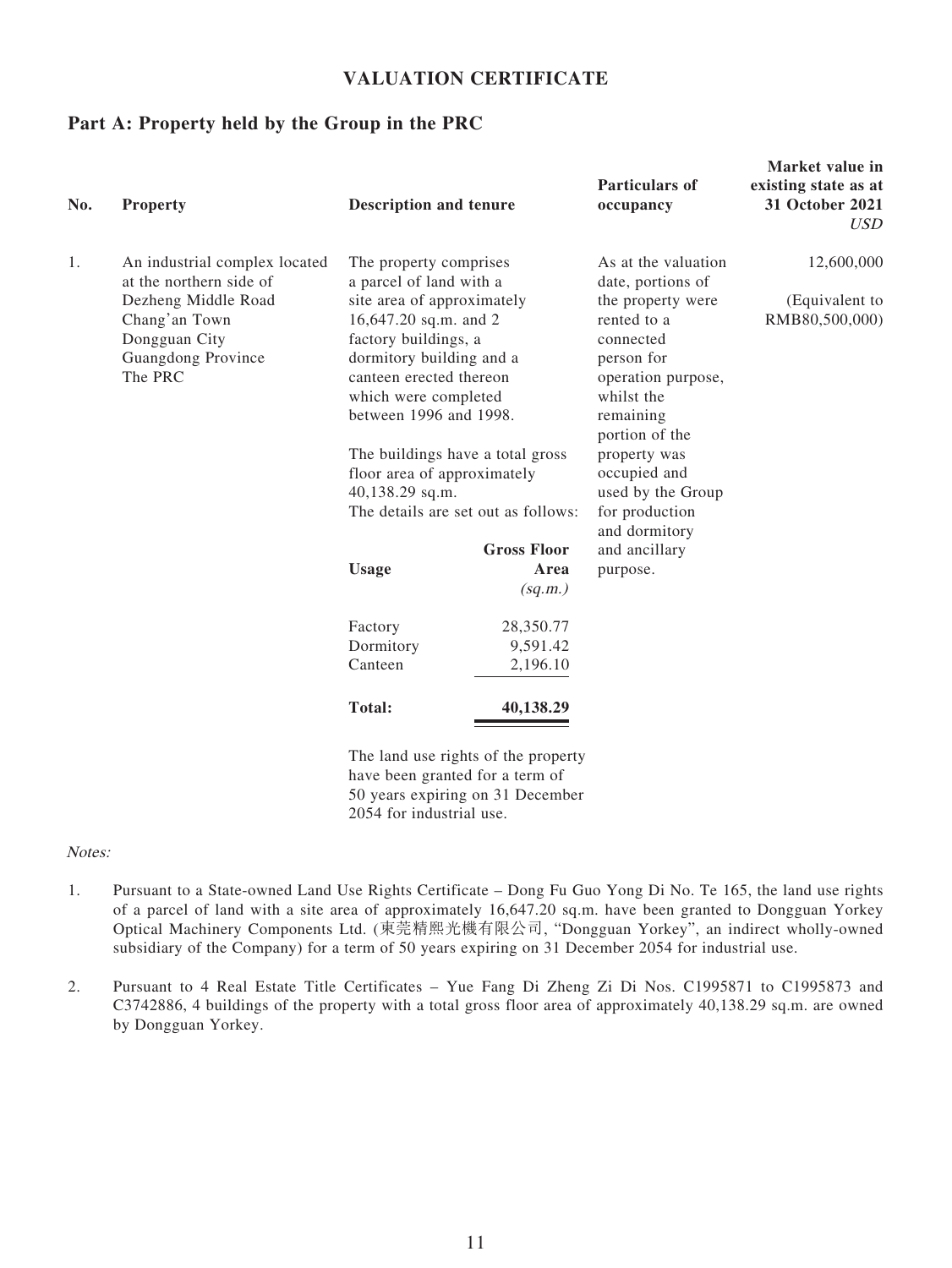- 3. As at the valuation date, according to a Tenancy Agreement, portions of the property with a lettable area of approximately 4,419 sq.m. were leased to Dongguan Guang Tong Business Machines Co., Ltd. (東莞廣通事 務機有限公司, an associate of a substantial shareholder of the Company, Ability Enterprise BVI, therefore a connected person of the Company for the purposes of the Listing Rules) for a term of 3 years commencing from 1 January 2019 and expiring on 31 December 2021. The annual rent as at the valuation date was RMB1,860,000, exclusive of management fees, water and electricity charges. According to another Tenancy Agreement, such portions of the property would be leased to Dongguan Guang Tong Business Machines Co., Ltd. for a further term of 3 years commencing from 1 January 2022 and expiring on 31 December 2024 with at annual rental of RMB1,860,000, exclusive of management fees, water and electricity charges.
- 4. We have been provided with a legal opinion regarding the property interest by the Group's PRC Legal Adviser, which contains, *inter alia*, the following:
	- a. Dongguan Yorkey has paid the land premium of the aforesaid land parcel and is the user of the subject land parcel of the property, which is confirmed and protected by PRC laws;
	- b. In compliance with the usage of the land parcel stipulated in the State-owned Land Use Rights Certificate and the land use rights terms, Dongguan Yorkey has the rights to occupy, use, lease, transfer, mortgage or otherwise legally dispose of the land use rights of the property in accordance with the PRC laws and regulations and relevant land use rights grant contract without any encumbrances;
	- c. In compliance with the planning usage stipulated in the Real Estate Title Certificates, Dongguan Yorkey has the rights to occupy, use, lease, transfer, mortgage or otherwise legally dispose of the building ownership rights of the property in accordance with the PRC laws and regulations and relevant land use rights grant contract;
	- d. The actual usage of buildings of the property is consistent with its stipulated planning usage; and
	- e. The land use rights and the building ownership rights of the property are not subject to any mortgage or other rights.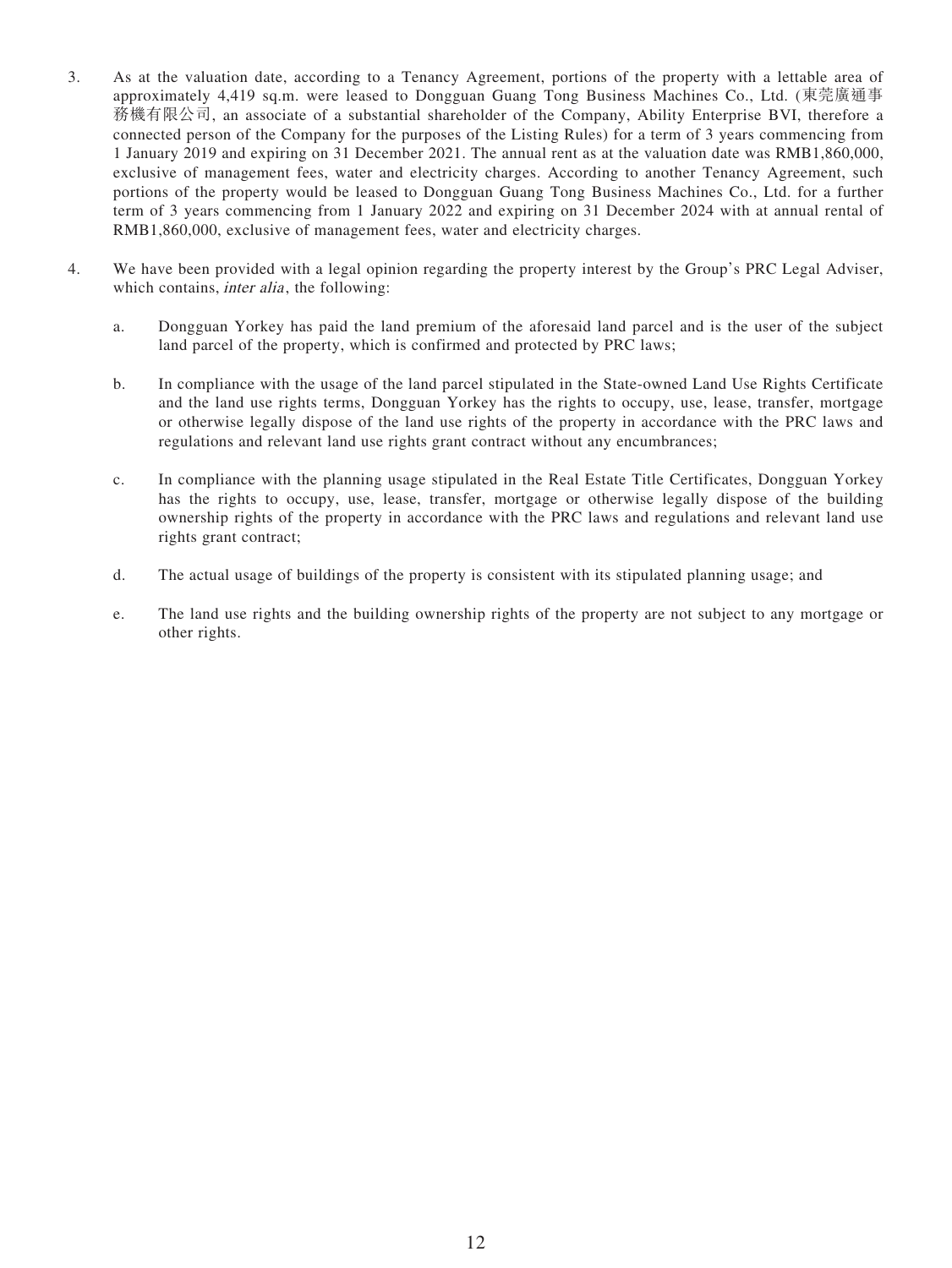## **VALUATION CERTIFICATE**

## **Part B: Properties held by the Group in Hong Kong**

| No. | <b>Property</b>                                                                                                                                                                                                                                                           | <b>Description and tenure</b>                                                                                                                                                                                                                                                                                                                                                                                                                                                                             | <b>Particulars of</b><br>occupancy                                                                                                                                                                                                                                                       | Market value in<br>existing state as at<br>31 October 2021<br><i>USD</i> |
|-----|---------------------------------------------------------------------------------------------------------------------------------------------------------------------------------------------------------------------------------------------------------------------------|-----------------------------------------------------------------------------------------------------------------------------------------------------------------------------------------------------------------------------------------------------------------------------------------------------------------------------------------------------------------------------------------------------------------------------------------------------------------------------------------------------------|------------------------------------------------------------------------------------------------------------------------------------------------------------------------------------------------------------------------------------------------------------------------------------------|--------------------------------------------------------------------------|
| 2.  | Workshops 1,2,3 and<br>4 with lavatories on<br>6/F of Block A and<br>Car Park No. C17 and<br>$L2$ on $2/F$<br>Goldfield Industrial<br>Centre<br>No.1 Sui Wo Road<br>Sha Tin<br>New Territories<br>Hong Kong<br>$60/5,050$ shares of<br>and in Sha Tin Town<br>Lot No. 112 | The property comprises 4<br>industrial units on 6/F and<br>one car parking space<br>and one lorry parking space on<br>2/F of an industrial<br>building completed in 1990.<br>The saleable area of the<br>industrial units is<br>approximately 5,334 sq.ft.<br>The property is held under<br>New Grant No. ST11435<br>all for a term of 99 years<br>commencing on 1 July 1898<br>and statutorily renewed until<br>30 June 2047 at nil premium<br>but subject to payment of an<br>annual Government rent of | As at the valuation<br>date, portions of<br>the industrial units of<br>the property were<br>occupied by the<br>Group for industrial<br>purpose, whilst the<br>remaining portion of<br>the industrial units<br>and the car and lorry<br>parking spaces<br>of the property<br>were vacant. | 3,480,000<br>(Equivalent to<br>HKD27,100,000)                            |
|     |                                                                                                                                                                                                                                                                           | 3\% of the rateable value for<br>the time being of the property.                                                                                                                                                                                                                                                                                                                                                                                                                                          |                                                                                                                                                                                                                                                                                          |                                                                          |

#### Notes:

- 1. As at the valuation date, according to Land Registry record, the registered owner of the property is Yorkey Optical Technology Limited (a wholly-owned subsidiary of the Company) vide Memorial No. 05083001950025 dated 31 July 2005.
- 2. Pursuant to our land search record, the property is subject to the following material encumbrances: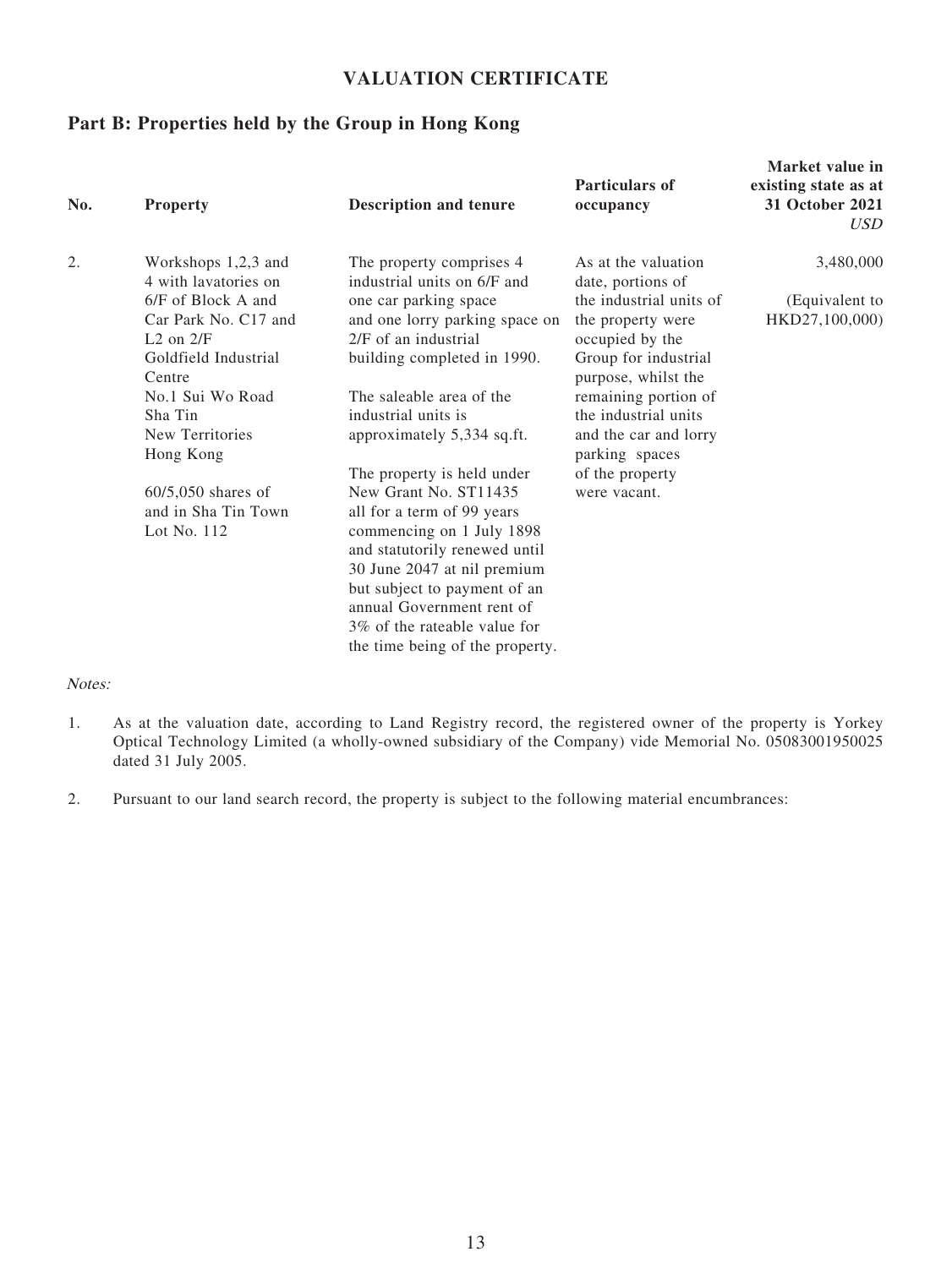Summary of encumbrances

| Date of<br>instrument | <b>Memorial</b><br>No. | <b>Instrument</b>                                                                                                                                                                                                                                                                                 | Nature of encumbrances<br>(key restrictions of<br>covenants, if any)                                                                                                                                                                                                                                                            |
|-----------------------|------------------------|---------------------------------------------------------------------------------------------------------------------------------------------------------------------------------------------------------------------------------------------------------------------------------------------------|---------------------------------------------------------------------------------------------------------------------------------------------------------------------------------------------------------------------------------------------------------------------------------------------------------------------------------|
| 2 June 1990           | ST530219               | Certified Copy Amended<br>Car Park Layout Plan<br>Re: Sha Tin Town Lot No. 112                                                                                                                                                                                                                    | Car Park Layout Plan<br>(showing the layout and<br>location of each Car Parking<br>Space for Sha Tin Town Lot<br>No. 112)                                                                                                                                                                                                       |
| 20 November 1984      | ST530220               | Occupation Permit No. NT 161/84<br>Re: Sha Tin Town Lot No. 112                                                                                                                                                                                                                                   | Occupation Permit<br>(to certify the completion date<br>of building and the permitted<br>use of each floor of the building<br>by the Building Authority)                                                                                                                                                                        |
| 19 December 1984      | ST530221               | Certificate of Compliance<br>Re: Sha Tin Town Lot No. 112                                                                                                                                                                                                                                         | Certificate of Compliance<br>(to certify the compliance on<br>conditions of New Grant No.<br>11435 by Lands Department)                                                                                                                                                                                                         |
| 30 July 1990          | ST538301               | Occupation Permit No. NT 100/90<br>Re: Sha Tin Town Lot No. 112<br>(Goldfield Industrial Centre)                                                                                                                                                                                                  | Occupation Permit<br>(to certify the completion date<br>of building and the permitted<br>use of each floor of the building<br>by the Building Authority)                                                                                                                                                                        |
| 31 July 1990          | ST540233               | Deed of Mutual Covenant and<br>Management Agreement<br>Re: Sha Tin Town Lot No. 112<br>(Goldfield Industrial Centre)                                                                                                                                                                              | Deed of Mutual Covenant and<br>Management Agreement<br>(Key restrictions of covenants<br>relate to the setting out and<br>regulating the right and<br>obligations (such as use of the<br>property and identify common<br>area, etc.) between co-owners<br>of the building.)                                                     |
| 13 December 1991      | ST628664               | Sub-Deed of Mutual Covenant<br>Re: all those 1,102 equal undivided<br>5,050th part or shares of and in<br>Sha Tin Town Lot No. 112<br>(Block A on the Fourth to<br>Twelfth Floors and Fifteenth and<br>Sixteenth Floors of<br>Goldfield Industrial Centre erected<br>on Sha Tin Town Lot No. 112) | Sub-Deed of Mutual Covenant<br>(Key restrictions of covenants<br>relates to the setting out<br>and regulating the right and<br>obligations (such as use of the<br>property and identify common<br>area, etc.) between co-owners<br>of certain units the of building<br>as specified in Sub-Deed of<br>Mutual Covenant document) |

3. The location of the property is zoned for "Industrial" use under Sha Tin Outline Zoning Plan (plan no. S/ST/34) dated 29 May 2018.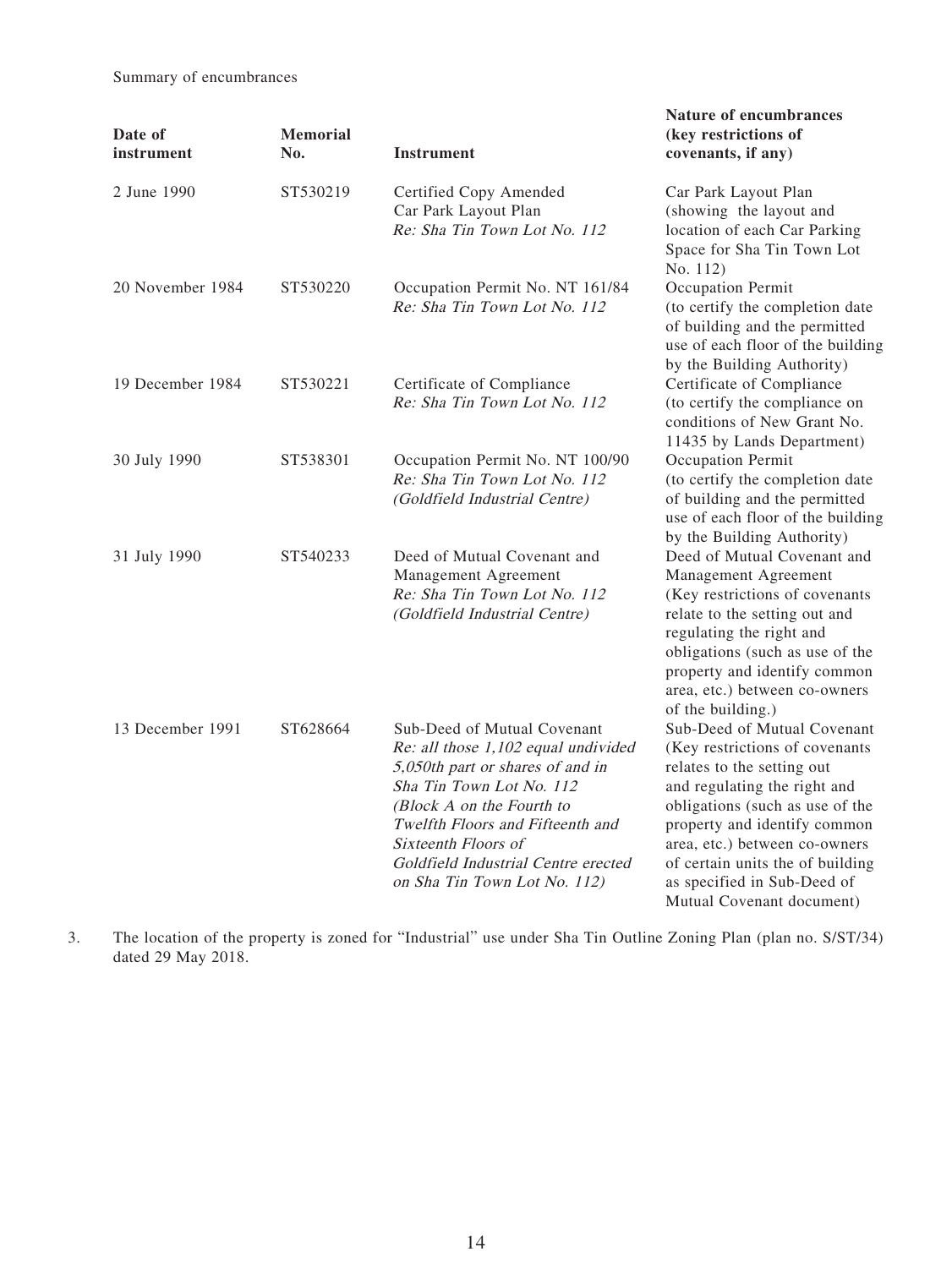4. Our valuation has been made on the following basis and analysis:

The property is located in an industrial area in Fo Tan district, developments in the locality are mainly industrial buildings and with some newly built residential developments. Fo Tan MTR station is located with about 10 minutes' walk from the property. In our valuation, we have identified and analyzed various relevant sales comparables.

The selection criteria for sales comparables of industrial units are those transactions within the year of 2021 for industrial use within the subject development, i.e. Goldfield Industrial Centre. Appropriate adjustments and analysis are considered to the differences in size (In general, industrial units which are smaller in size could achieve relatively higher prices on unit rate basis than industrial units which are relatively bigger in size. Therefore, comparables with smaller saleable area are considered "superior to the property" and vice versa.), time (refer to the change in the property price level between the transaction date of comparables and the valuation date), floor level and other characters between the comparable properties and the subject property. The general basis of adjustment is that if the comparable property is superior to the property, a downward adjustment is made. Alternatively, if the comparable property is inferior or less desirable than the property, an upward adjustment is made. Details of the comparable properties and adjustments are set out below and the list of the comparable properties is exhaustive based on the above selection criteria as at the time we performed.

|                                                        | Subject                                                                                      | Comp 1                                                            | Comp 2                                                            | Comp 3                                                                         | Comp 4                                                             | Comp 5                                                             | Comp 6                                                            |
|--------------------------------------------------------|----------------------------------------------------------------------------------------------|-------------------------------------------------------------------|-------------------------------------------------------------------|--------------------------------------------------------------------------------|--------------------------------------------------------------------|--------------------------------------------------------------------|-------------------------------------------------------------------|
| Address                                                | Units $1, 2, 3$ and<br>4, 6/F, Block A,<br>Goldfield<br>Ind Ctr, 1<br>Sui Wo Road,<br>Shatin | Unit 4A, 4F,<br>Goldfield<br>Ind Ctr, 1<br>Sui Wo Road,<br>Shatin | Unit 9, 2/F,<br>Goldfield<br>Ind Ctr, 1<br>Sui Wo Road,<br>Shatin | Unit 18, 4/F,<br>Block C.<br>Goldfield<br>Ind Ctr, 1<br>Sui Wo Road,<br>Shatin | Unit 4, 15/F,<br>Goldfield<br>Ind Ctr, 1<br>Sui Wo Road,<br>Shatin | Unit 10, 6/F,<br>Goldfield<br>Ind Ctr, 1<br>Sui Wo Road,<br>Shatin | Unit 9, 6/F,<br>Goldfield<br>Ind Ctr, 1<br>Sui Wo Road,<br>Shatin |
| Year of completion                                     | 1990                                                                                         | 1990                                                              | 1990                                                              | 1990                                                                           | 1990                                                               | 1990                                                               | 1990                                                              |
| Use                                                    | Industrial                                                                                   | Industrial                                                        | Industrial                                                        | Industrial                                                                     | Industrial                                                         | Industrial                                                         | Industrial                                                        |
| Saleable area (sq.ft.)<br>(approx.)                    | 5,334                                                                                        | 1,040                                                             | 1,398                                                             | 2,726                                                                          | 1,392                                                              | 1,840                                                              | 1,498                                                             |
| Nature of Instrument                                   |                                                                                              | Agreement for<br>Sale and<br>Purchase<br>("ASP")                  | ASP                                                               | ASP                                                                            | ASP                                                                | ASP                                                                | ASP                                                               |
| Date of Instrument                                     |                                                                                              | 5 August 2021                                                     | 21 June 2021                                                      | 21 June 2021                                                                   | 18 March 2021                                                      | 8 March 2021                                                       | 29 January 2021                                                   |
| Consideration (HKD)                                    |                                                                                              | 4,388,000                                                         | 7,200,000                                                         | 12,750,000                                                                     | 6,000,000                                                          | 8,230,000                                                          | 6,699,000                                                         |
| Unit Rate on Saleable<br>Area (HKD/sq.ft.)             |                                                                                              | 4,219                                                             | 5,150                                                             | 4,677                                                                          | 4,310                                                              | 4,473                                                              | 4,472                                                             |
| Size                                                   |                                                                                              | Superior to<br>the property                                       | Superior to<br>the property                                       | Superior to<br>the property                                                    | Superior to<br>the property                                        | Superior to<br>the property                                        | Superior to<br>the property                                       |
| Floor Level                                            |                                                                                              | Superior to<br>the property                                       | Superior to<br>the property                                       | Superior to<br>the property                                                    | Inferior to<br>the property                                        | Similar with<br>the property                                       | Similar with<br>the property                                      |
| Time                                                   |                                                                                              | Similar with<br>the property                                      | Inferior to<br>the property                                       | Inferior to<br>the property                                                    | Inferior to<br>the property                                        | Inferior to<br>the property                                        | Inferior to<br>the property                                       |
| Total adjustment                                       |                                                                                              | $-6.7%$                                                           | $-6.6%$                                                           | $-3.9%$                                                                        | 2.3%                                                               | $-1.6%$                                                            | 3%                                                                |
| Adjusted Unit rate on<br>saleable area<br>(HKD/sq.fr.) |                                                                                              | 3,936                                                             | 4,810                                                             | 4,495                                                                          | 4,409                                                              | 4,401                                                              | 4,606                                                             |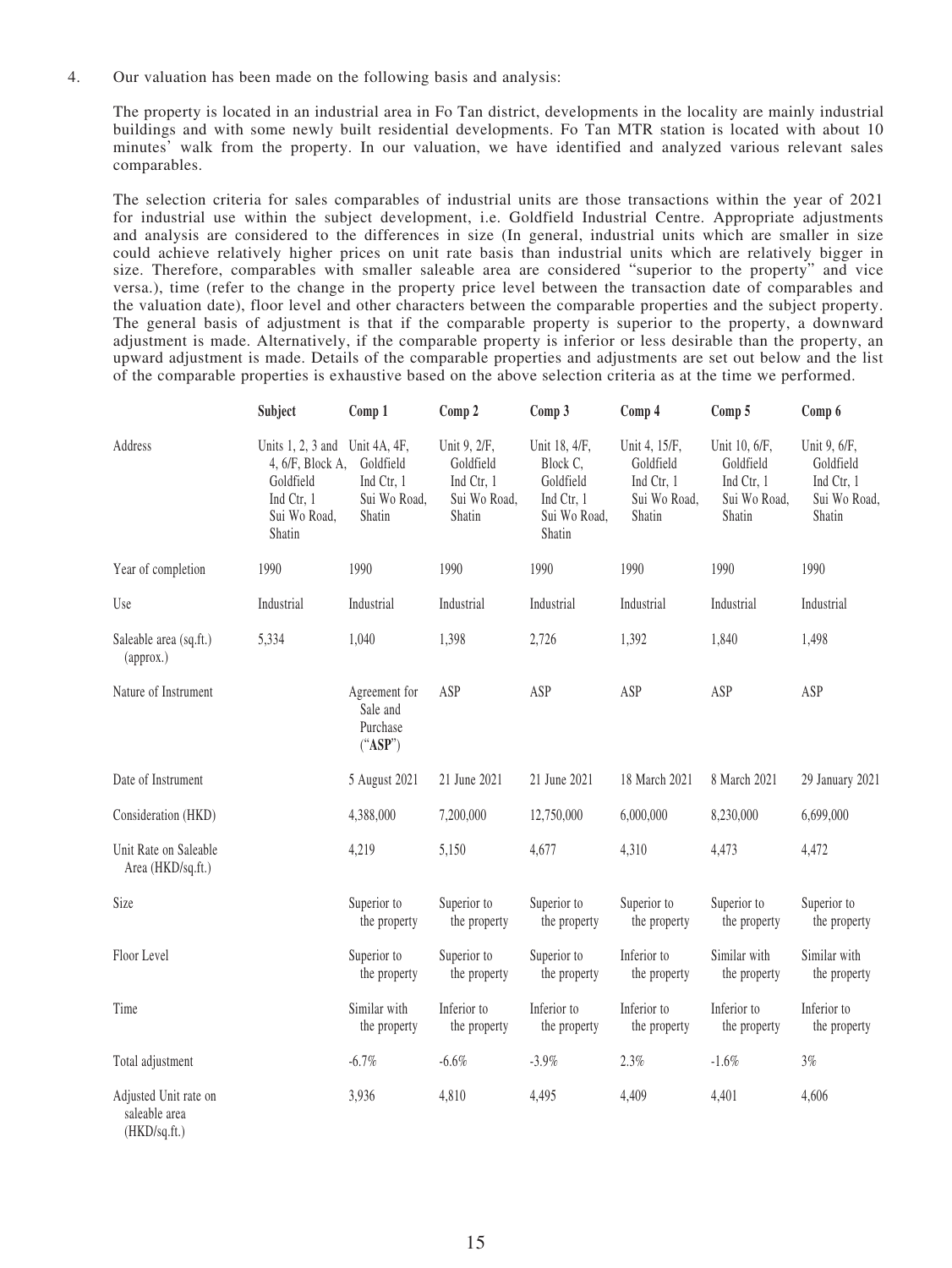The unit rates of these comparables after adjustments range from approximately HKD3,936 to HKD4,810 per sq.ft. on saleable area basis. In our valuation, we have adopted average unit rate of HKD4,443 per sq.ft. on saleable area basis to derive market value of HKD23,700,000 (rounding to hundred thousand) for industrial unit.

The selection criteria for sales comparables of private car parking space are those transactions within the year of 2021 for private car parking use in industrial building with similar locality as the subject property within Fo Tan district. Appropriate adjustments and analysis are considered to the differences in age (if a comparable is of the same year of completion as the subject property, it is classified as "similar with the property", and if the building age of a comparable is older than the subject property, it is classified as "inferior to the property" and vice versa.), location, time (refer to the change in the property price level between the transaction date of comparables and the valuation date), floor level and other characters between the comparable properties and the subject property. The general basis of adjustment is that if the comparable property is superior to the property, a downward adjustment is made. Alternatively, if the comparable property is inferior or less desirable than the property, an upward adjustment is made. Details of the comparable properties and adjustments are set out below. The list of the comparable properties is exhaustive based on the above selection criteria as at the time we performed.

|                          | Subject                                                                 | Comp 1                                                                                | Comp 2                                                                                        | Comp 3                                                                               | Comp 4                                                                     | Comp 5                                                                           |
|--------------------------|-------------------------------------------------------------------------|---------------------------------------------------------------------------------------|-----------------------------------------------------------------------------------------------|--------------------------------------------------------------------------------------|----------------------------------------------------------------------------|----------------------------------------------------------------------------------|
| Address                  | CPS Unit C17,<br>2/F, Goldfield<br>Ind Ctr, 1<br>Sui Wo Road,<br>Shatin | Unit C14, 1/F,<br><b>UNIVERSAL</b><br>IND CTR,<br>19-25 Shan<br>Mei Street,<br>Shatin | Unit 40, 1/F,<br><b>WAH LUEN</b><br>IND CTR,<br>15-21 Wong<br>Chuk Yeung<br>Street,<br>Shatin | Unit 43, 3/F,<br><b>WAH YIU</b><br>IND CTR,<br>30-32 Au Pui<br>Wan Street,<br>Shatin | Unit C9, 1/F,<br>WORLDWIDE<br>IND CTR, 43-47<br>Shan Mei Street,<br>Shatin | Unit P7, 1/F,<br><b>HARRY IND</b><br>BLDG, 49<br>Au Pui<br>Wan Street,<br>Shatin |
| Year of completion       | 1990                                                                    | 1981                                                                                  | 1983                                                                                          | 1988                                                                                 | 1988                                                                       | 1986                                                                             |
| Use                      | Car parking space                                                       | Car parking space                                                                     | Car parking space                                                                             | Car parking space                                                                    | Car parking space                                                          | Car parking space                                                                |
| Nature of Instrument     |                                                                         | Provisional ASP                                                                       | ASP                                                                                           | ASP                                                                                  | ASP                                                                        | ASP                                                                              |
| Date of Instrument       |                                                                         | 31 May 2021                                                                           | 5 February 2021                                                                               | 18 May 2021                                                                          | 8 July 2021                                                                | 5 May 2021                                                                       |
| Consideration (HKD)      |                                                                         | 1,620,000                                                                             | 1,380,000                                                                                     | 1,400,000                                                                            | 1,500,000                                                                  | 1,600,000                                                                        |
| Age                      |                                                                         | Inferior to<br>the property                                                           | Inferior to<br>the property                                                                   | Inferior to<br>the property                                                          | Inferior to<br>the property                                                | Inferior to<br>the property                                                      |
| Floor                    |                                                                         | Superior to<br>the property                                                           | Superior to<br>the property                                                                   | Inferior to<br>the property                                                          | Superior to<br>the property                                                | Superior to<br>the property                                                      |
| Time                     |                                                                         | Inferior to<br>the property                                                           | Inferior to<br>the property                                                                   | Inferior to<br>the property                                                          | Inferior to<br>the property                                                | Inferior to<br>the property                                                      |
| Location                 |                                                                         | Similar with<br>the property                                                          | Similar with<br>the property                                                                  | Similar with<br>the property                                                         | Similar with<br>the property                                               | Similar with<br>the property                                                     |
| Total adjustment         |                                                                         | 3.3%                                                                                  | 5.5%                                                                                          | 2.5%                                                                                 | $0.5\%$                                                                    | $2\%$                                                                            |
| Adjusted Unit rate (HKD) |                                                                         | 1,673,460                                                                             | 1,455,900                                                                                     | 1,435,000                                                                            | 1,507,500                                                                  | 1,632,000                                                                        |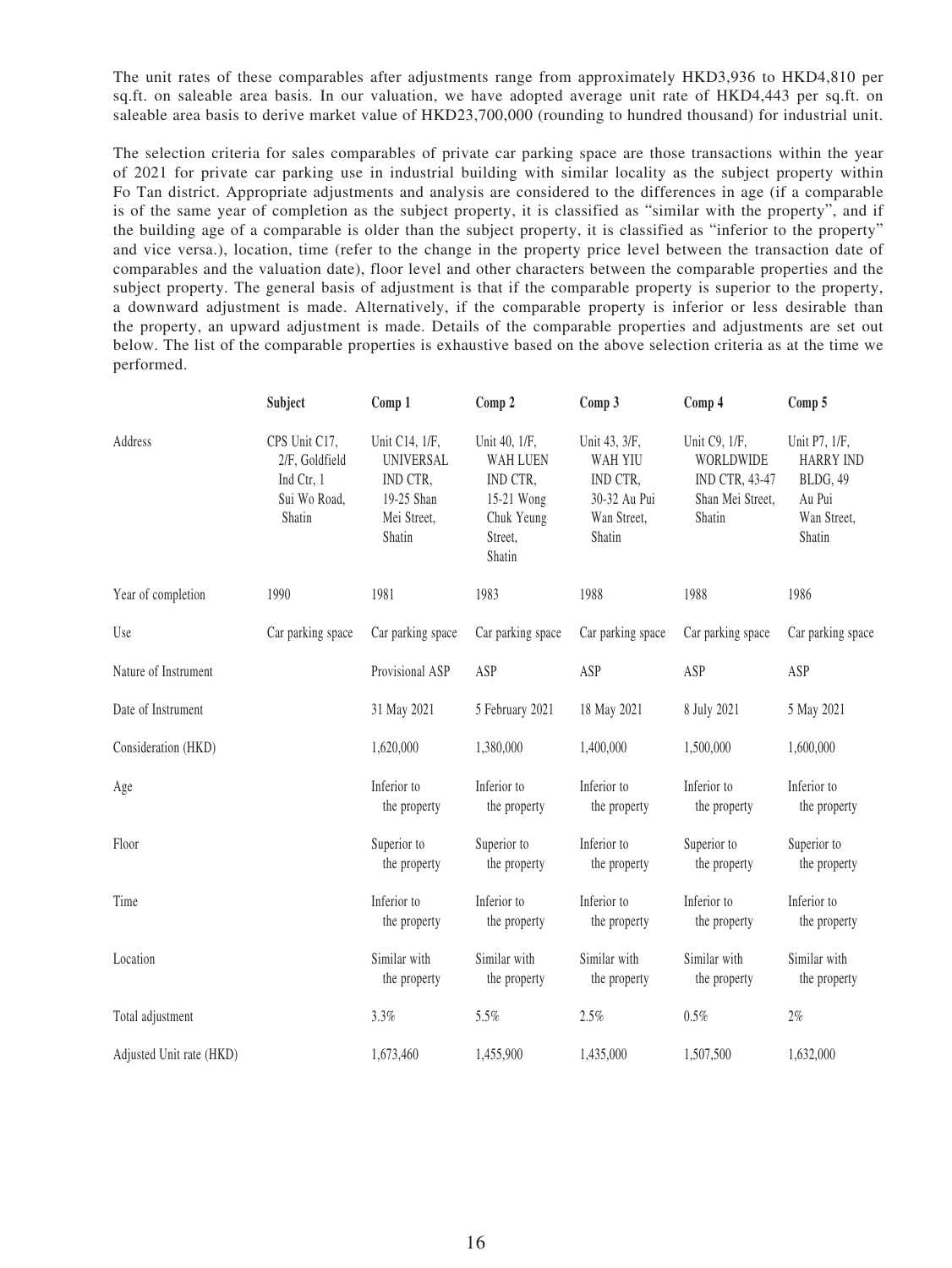The transacted prices of these comparables after adjustments range from approximately HKD1,435,000 to HKD1,673,460 per car parking space. In our valuation, we have adopted average rate of HKD1,500,000 (rounding to hundred thousand) for Car Park No.C17.

The selection criteria for sales comparables of lorry parking space are those transactions within the year of 2021 for lorry parking use in industrial building with similar locality as the subject property within Fo Tan district. Appropriate adjustments and analysis are considered to the differences in age (if a comparable is of the same year of completion as the subject property, it is classified as "similar with the property", and if the building age of a comparable is older than the subject property, it is classified as "inferior to the property" and vice versa.), location, time (refer to the change in the property price level between the transaction date of comparables and the valuation date), floor level and other characters between the comparable properties and the subject property. The general basis of adjustment is that if the comparable property is superior to the property, a downward adjustment is made. Alternatively, if the comparable property is inferior or less desirable than the property, an upward adjustment is made. Details of the comparable properties and adjustments are set out below. The list of the comparable properties is exhaustive based on the above selection criteria as at the time we performed.

|                          | Subject                                                          | Comp 1                                                                          | Comp 2                                                                  | Comp 3                                                                     |
|--------------------------|------------------------------------------------------------------|---------------------------------------------------------------------------------|-------------------------------------------------------------------------|----------------------------------------------------------------------------|
| Address                  | CPS Unit L2, 2/F,<br>Goldfield Ind Ctr, 1<br>Sui Wo Road, Shatin | Unit L16, 1/F,<br><b>UNIVERSAL IND</b><br>CTR, 19-25 Shan<br>Mei Street, Shatin | Unit 25, 3/F, WAH<br>YIU IND CTR,<br>30-32 Au Pui Wan<br>Street, Shatin | Unit L9, 1/F,<br>WORLDWIDE<br>IND CTR,<br>43-47 Shan Mei<br>Street, Shatin |
| Year of completion       | 1990                                                             | 1981                                                                            | 1988                                                                    | 1988                                                                       |
| Use                      | Lorry parking space                                              | Lorry parking space                                                             | Lorry parking space                                                     | Lorry parking space                                                        |
| Nature of Instrument     |                                                                  | Provisional ASP                                                                 | ASP                                                                     | ASP                                                                        |
| Date of Instrument       |                                                                  | 31 May 2021                                                                     | 10 February 2021                                                        | 8 July 2021                                                                |
| Consideration (HKD)      |                                                                  | 1,980,000                                                                       | 1,800,000                                                               | 1,800,000                                                                  |
| Age                      |                                                                  | Inferior to the property                                                        | Inferior to the property                                                | Inferior to the property                                                   |
| Floor                    |                                                                  | Superior to the property                                                        | Inferior to the property                                                | Superior to the property                                                   |
| Time                     |                                                                  | Inferior to the property                                                        | Inferior to the property                                                | Inferior to the property                                                   |
| Location                 |                                                                  | Similar with the property                                                       | Similar with the property                                               | Similar with the property                                                  |
| Total adjustment         |                                                                  | 3.3%                                                                            | 5.2%                                                                    | 0.5%                                                                       |
| Adjusted Unit rate (HKD) |                                                                  | 2,045,340                                                                       | 1,893,600                                                               | 1,809,000                                                                  |

The transacted prices of these comparables after adjustments range approximately HKD1,809,000 to HKD2,045,340 per lorry parking space. In our valuation, we have adopted average rate of HKD1,900,000 (rounding to hundred thousand) for Car Park No.L2.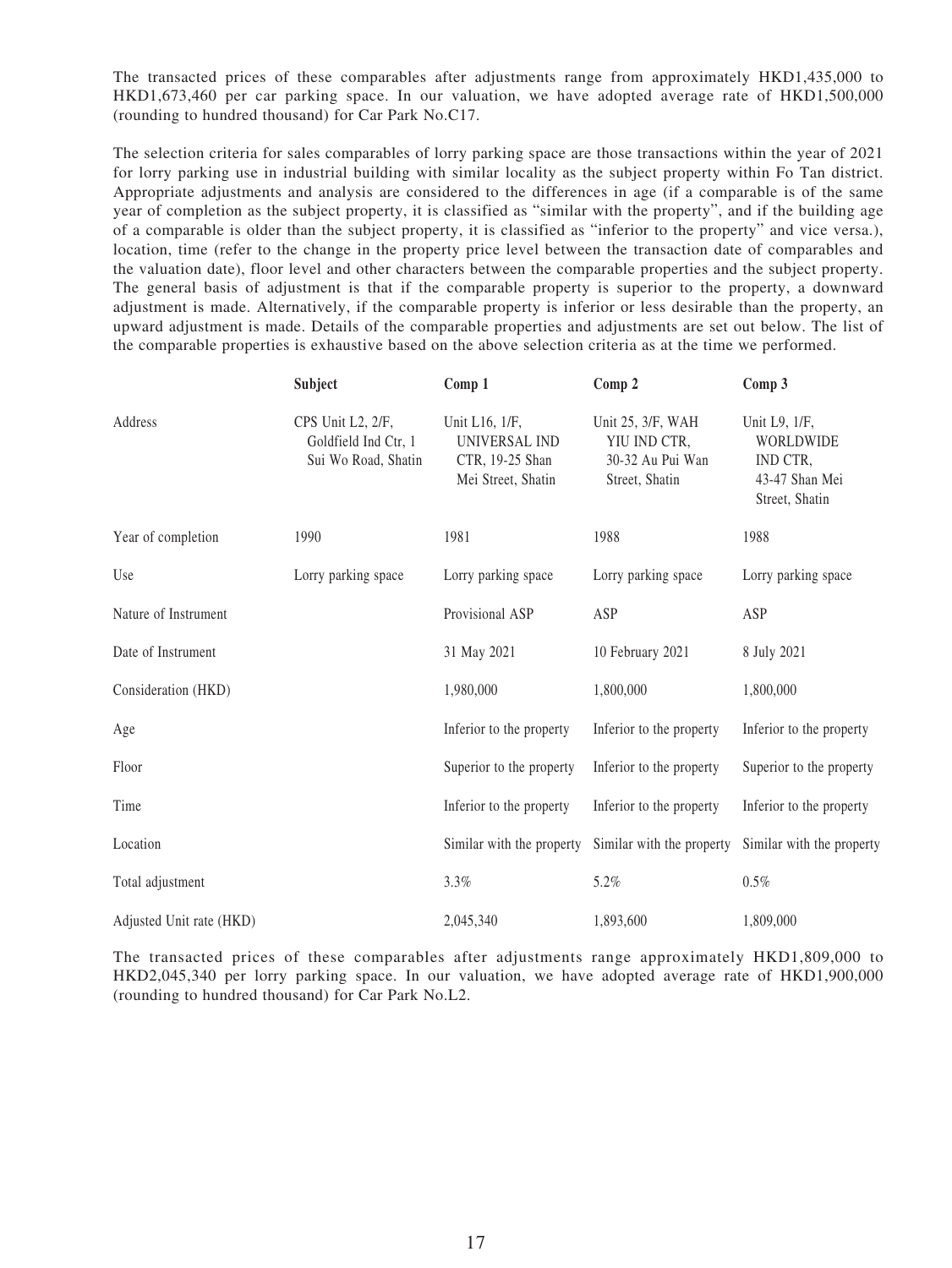## **VALUATION CERTIFICATE**

| No. | <b>Property</b>                                                                                   | <b>Description and tenure</b>                                                                                                   | Particulars of<br>occupancy                                                                 | Market value in<br>existing state as at<br>31 October 2021<br><b>USD</b> |
|-----|---------------------------------------------------------------------------------------------------|---------------------------------------------------------------------------------------------------------------------------------|---------------------------------------------------------------------------------------------|--------------------------------------------------------------------------|
| 3.  | Unit 1-9 on $26/F$ and<br>flat roof above 26/F<br><b>CRE</b> Centre<br>889 Cheung Sha<br>Wan Road | The property comprises 9<br>industrial units on 26/F and<br>a flat roof above 26/F<br>of an industrial<br>building completed in | As at the valuation<br>date, the property<br>was leased to<br>Billionsea<br>Investment Ltd. | 7,110,000<br>(Equivalent to<br>HKD55,300,000)                            |
|     | Kowloon<br>Hong Kong                                                                              | 1995.<br>The total saleable area                                                                                                | The units on 26/F<br>of the property<br>were occupied for                                   |                                                                          |
|     | 93/1758 shares of and<br>in The New Kowloon<br>Inland Lot. 5540                                   | of the industrial units is<br>approximately<br>6,048 sq.ft and the area of                                                      | storage and office<br>purposes, whilst the<br>the flat roof of the                          |                                                                          |
|     |                                                                                                   | flat roof is approximately<br>5,837 sq.ft.                                                                                      | property was<br>occupied as an<br>open roof except                                          |                                                                          |
|     |                                                                                                   | The property is held under<br>Conditions of Sale No.                                                                            | with an aluminum<br>structure erected                                                       |                                                                          |
|     |                                                                                                   | 10547 for a term of 99<br>years commencing on<br>1 July 1898 and statutorily                                                    | there above.                                                                                |                                                                          |
|     |                                                                                                   | renewed until 30 June<br>2047 at nil premium but<br>subject to payment of an                                                    |                                                                                             |                                                                          |
|     |                                                                                                   | annual Government rent of<br>HKD1,000 for the lot.                                                                              |                                                                                             |                                                                          |

#### Notes:

1. As at the valuation date, according to Land Registry record, the registered owner of the property is Yorkey Optical Technology Limited (a wholly-owned subsidiary of the Company) vide Memorial No. 16102801280023 dated 30 September 2016.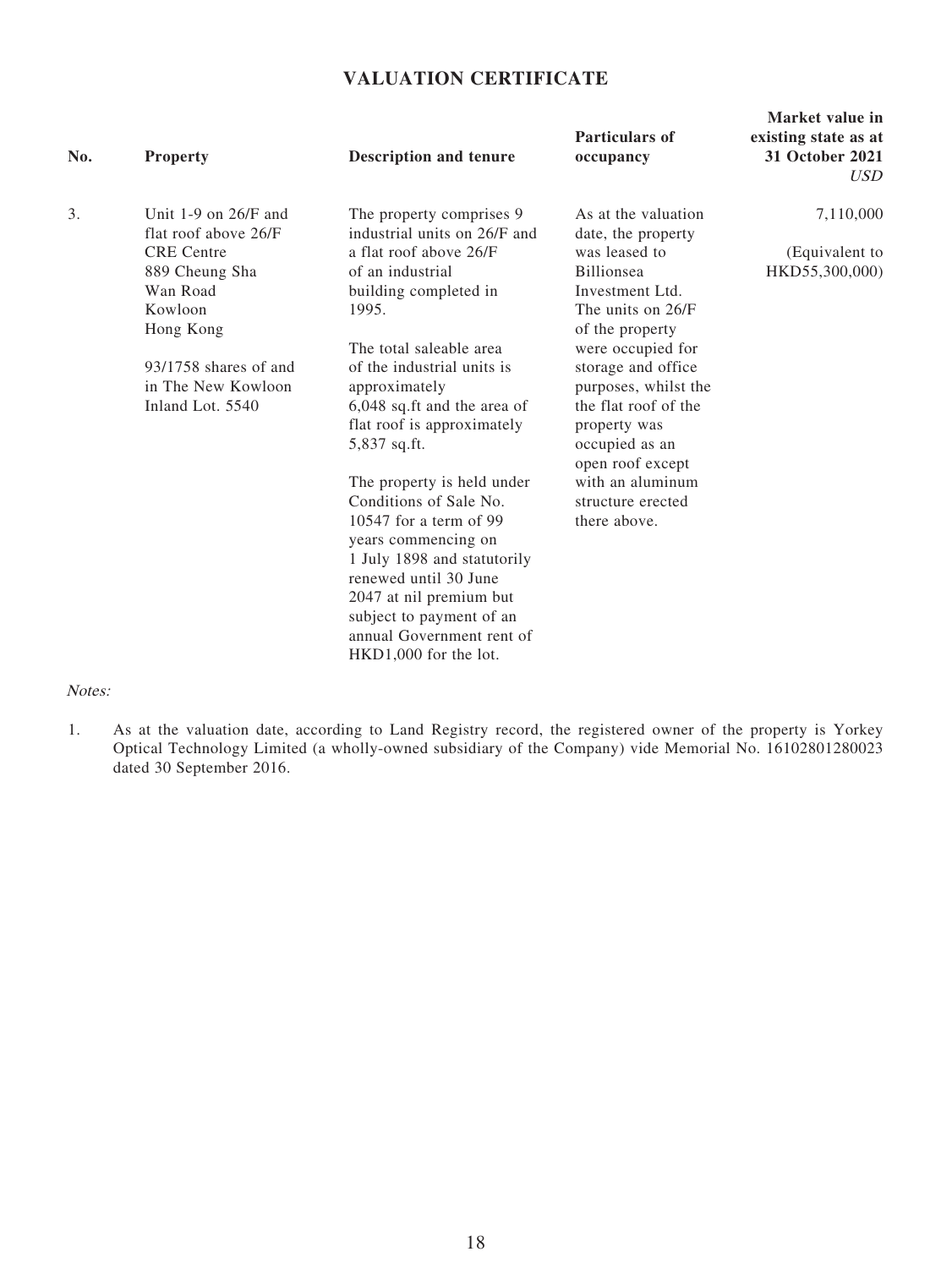2. Pursuant to our land search record, the property is subject to the following material encumbrances:

Summary of encumbrances

| Date of instrument | <b>Memorial No.</b> | <b>Instrument</b>                                                                                                                   | encumbrances<br>(key restrictions of<br>covenants, if any)                                                                                                                                                                                                                                 |
|--------------------|---------------------|-------------------------------------------------------------------------------------------------------------------------------------|--------------------------------------------------------------------------------------------------------------------------------------------------------------------------------------------------------------------------------------------------------------------------------------------|
| 14 October 1994    | UB6133810           | <b>Modification Letter</b><br>Re: New Kowloon Inland Lot No. 5540<br>(No. 16 Cheung Shun Street, Kowloon)                           | Modification<br>Letter (Modifications<br>on terms of Conditions<br>of Sale No.10547 for<br>Lot No. $5540$ such as<br>minimum requirements<br>for the provision of<br>car parking space and<br>maximum limit of<br>GFA of the Lot, etc.)                                                    |
| 6 December 1995    | UB6465735           | Occupation Permit No. NK45/95<br>Re: New Kowloon Inland Lot No. 5540<br>(CRE Centre, 889 Cheung Sha Wan Road)                       | Occupation Permit (to<br>certify the completion<br>date of building<br>and the permitted<br>use of each floor of<br>the building by the<br>Building Authority)                                                                                                                             |
| 16 December 1995   | UB6499279           | Deed of Mutual Covenant and<br>Management Agreement<br>Re: New Kowloon Inland Lot No. 5540<br>(CRE Centre, 889 Cheung Sha Wan Road) | Deed of Mutual<br>Covenant and<br>Management<br>Agreement (Key<br>restrictions of<br>covenants relate to<br>the setting out and<br>regulating the right<br>and obligations (such<br>as use of the property<br>and identify common<br>area, etc.) between<br>co-owners of the<br>building.) |

**Nature of** 

3. The location of the property is zoned for "Other Specified" use under Cheung Sha Wan Outline Zoning Plan (plan no. S/K5/37) dated 16 December 2016.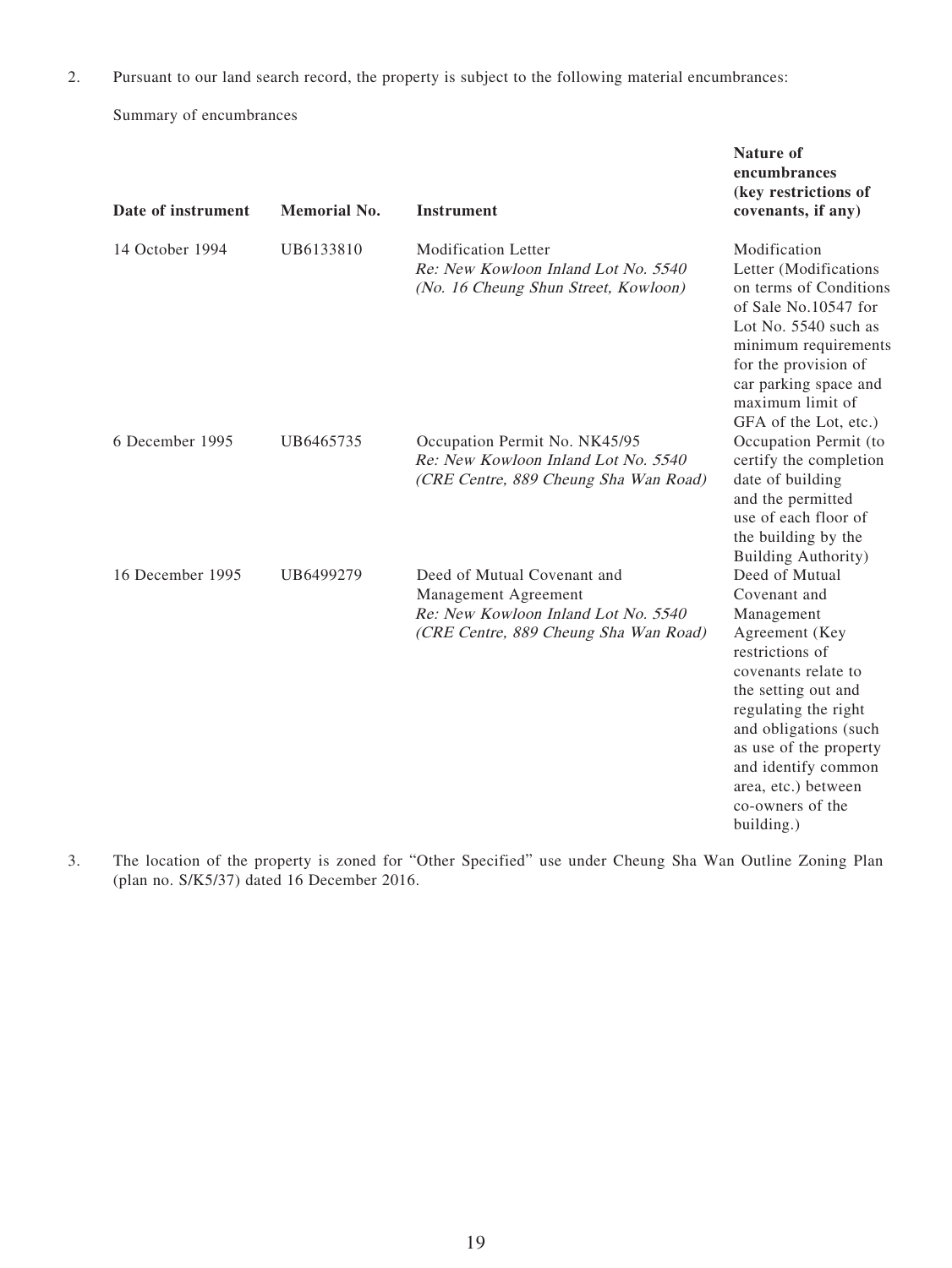- 4. As at the valuation date, according to the tenancy information as provided, the property was leased to Billionsea Investment Ltd. (an independent third party) for a term of 5 years commencing from 1 November 2016 and expiring on 31 October 2021 at monthly rent of HKD154,945. According to a Tenancy Agreement signed on 25 October 2021, the property would be leased to Billionsea Investment Ltd. for a further term of 5 years commencing from 1 November 2021 and expiring on 31 October 2026 for industrial purpose at monthly rental of HKD147,198 inclusive of management fee, rates and Government rent.
- 5. At the time of our inspection on 19 October 2021, an aluminum structure was erected on flat roof above 26/F of the property and portion of industrial units of the property was occupied for office use. In our valuation, we have valued the property in accordance with its original designated use and layout only and have not taken into account any reinstatement cost in converting the property into original designated use and layout.
- 6. Our valuation has been made on the following basis and analysis:

The property is located in an industrial area in Cheng Sha Wan district, developments in the locality are mainly industrial buildings and with some office developments. Lai Chi Kok MTR station is located with about 2 minutes' walk from the property. In our valuation, we have identified and analyzed various relevant sales comparables.

The selection criteria for sales comparables are those property transactions within the year of 2021 for industrial use with similar locality as the subject property in Cheung Shan Wan district. Appropriate adjustments and analysis are considered to the differences in age (if a comparable is of the same year of completion as the subject property, it is classified as "similar with the property", and if the building age of a comparable is older than the subject property, it is classified as "inferior to the property" and vice versa.), location, size (in general, industrial units which are smaller in size could achieve relatively higher prices on unit rate basis than industrial units which are relatively bigger in size. Therefore, comparables with smaller saleable area are considered "superior to the property" and vice versa.), time (refer to the change in the property price level between the transaction date of comparables and the valuation date), floor level and other characters between the comparable properties and the subject property. The general basis of adjustment is that if the comparable property is superior to the property, a downward adjustment is made. Alternatively, if the comparable property is inferior or less desirable than the property, an upward adjustment is made. Details of the comparable properties and adjustments are set out below and the list of the comparable properties is exhaustive based on the above selection criteria as at the time we performed.

|                                                                                          | Subject                                                 | Comp 1                                               | Comp 2                                                      | Comp 3                                    | Comp 4                                                        | Comp 5                                                | Comp 6                                                   | Comp 7                                               |
|------------------------------------------------------------------------------------------|---------------------------------------------------------|------------------------------------------------------|-------------------------------------------------------------|-------------------------------------------|---------------------------------------------------------------|-------------------------------------------------------|----------------------------------------------------------|------------------------------------------------------|
| Address                                                                                  | Units $1 - 9$ on<br>26/F and roof,<br><b>CRE</b> Centre | Unit 6, 9/F,<br>Premier Ctr.<br>20 Cheung<br>Shun St | Unit 3 and 4,<br>22/F, CRE Ctr,<br>889 Cheung<br>Sha Wan Rd | 8/F, CRE Ctr,<br>889 Cheung<br>Sha Wan Rd | Unit 4, 2/F,<br>Trust Ctr,<br>912-914<br>Cheung Sha<br>Wan Rd | Unit 5, 13/F,<br>Premier Ctr,<br>20 Cheung<br>Shun St | Unit 9, 16/F,<br>Kowloon Plaza,<br>485 Castle<br>Peak Rd | Unit 9, 6/F,<br>Premier Ctr,<br>20 Cheung<br>Shun St |
| Year of completion                                                                       | 1995                                                    | 1994                                                 | 1995                                                        | 1995                                      | 1994                                                          | 1994                                                  | 1991                                                     | 1994                                                 |
| Use                                                                                      | Industrial                                              | Industrial                                           | Industrial                                                  | Industrial                                | Industrial                                                    | Industrial                                            | Industrial                                               | Industrial                                           |
| Saleable area (sq.ft.)<br>(approx.)                                                      | 6,048                                                   | 974                                                  | 1,471                                                       | 6,021                                     | 825                                                           | 974                                                   | 708                                                      | 615                                                  |
| Roof area (sq.ft.)<br>(approx.)                                                          | 5,837                                                   |                                                      |                                                             |                                           |                                                               |                                                       |                                                          |                                                      |
| Effective saleable<br>area (saleable area +<br>assumed 10% of flat<br>roof area, sq.ft.) | 6,632                                                   | 974                                                  | 1,471                                                       | 6,021                                     | 825                                                           | 974                                                   | 708                                                      | 615                                                  |
| Nature of Instrument                                                                     |                                                         | ASP                                                  | ASP                                                         | Preliminary ASP                           | ASP                                                           | ASP                                                   | ASP                                                      | Provisional ASP                                      |
| Date of Instrument                                                                       |                                                         | 29 April 2021                                        | 6 May 2021                                                  | 1 June 2021                               | 10 May 2021                                                   | 13 May 2021                                           | 22 June 2021                                             | 30 June 2021                                         |